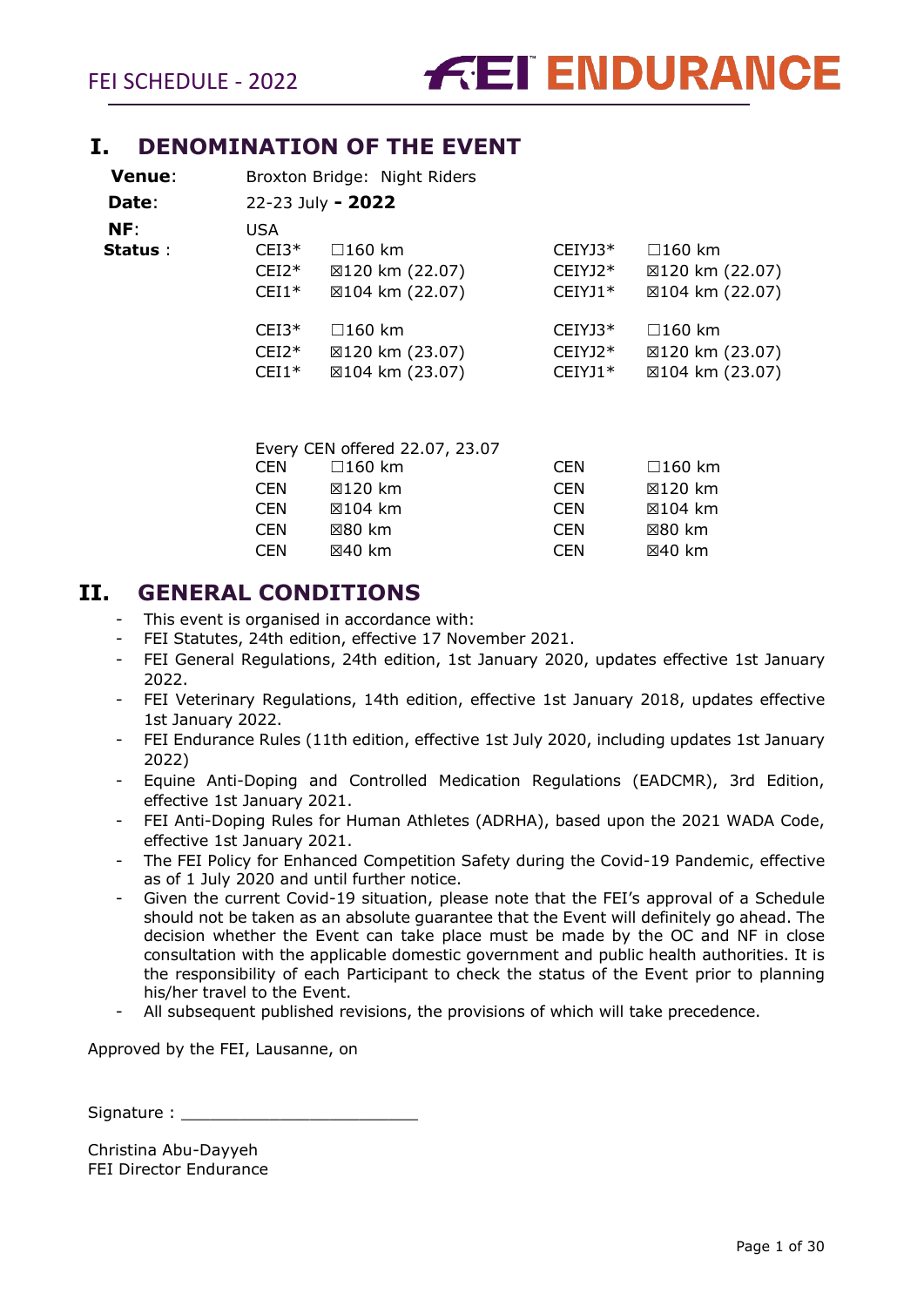## <span id="page-1-0"></span>III. CONTENTS

| Ι.    |                                                                                     |  |
|-------|-------------------------------------------------------------------------------------|--|
| Н.    |                                                                                     |  |
| III.  |                                                                                     |  |
| IV.   | THE FEI CODE OF CONDUCT FOR THE WELFARE OF THE HORSE 4                              |  |
| V.    |                                                                                     |  |
|       | 1.                                                                                  |  |
|       | 2.                                                                                  |  |
|       | 3.                                                                                  |  |
| VI.   |                                                                                     |  |
| VII.  |                                                                                     |  |
|       | 1.                                                                                  |  |
| VIII. | 2.                                                                                  |  |
| IX.   |                                                                                     |  |
|       | 1.                                                                                  |  |
|       | 2.                                                                                  |  |
|       | 3.                                                                                  |  |
|       | 4.                                                                                  |  |
| X.    |                                                                                     |  |
|       | 1.                                                                                  |  |
|       | 2.                                                                                  |  |
|       | 3.                                                                                  |  |
|       | 4.                                                                                  |  |
|       | 5.                                                                                  |  |
| XI.   |                                                                                     |  |
|       | 1.                                                                                  |  |
|       | 2.                                                                                  |  |
| XII.  | LOGISTICAL / ADMINISTRATIVE / TECHNICAL INFORMATION  17                             |  |
|       | 1.<br>2.                                                                            |  |
|       | 3.                                                                                  |  |
|       | Advertising And Publicity On Athletes And Horses (Art. Gr 135) 18<br>4.             |  |
|       | 5.                                                                                  |  |
|       | 6.                                                                                  |  |
|       | 7.                                                                                  |  |
|       | 8.                                                                                  |  |
|       | 9.                                                                                  |  |
|       |                                                                                     |  |
|       | 1.                                                                                  |  |
|       | 2.                                                                                  |  |
|       | 3.                                                                                  |  |
|       | 4.<br>5.                                                                            |  |
|       | 6.                                                                                  |  |
|       | 7.                                                                                  |  |
|       | 7.1                                                                                 |  |
|       | VACCINATIONS - EQUINE INFLUENZA. FEI Veterinary Regulations, Art. 100320<br>7.2     |  |
|       | 7.3<br>EXAMINATION ON ARRIVAL. FEI Veterinary Regulations, Art. 1031  21            |  |
|       | HORSE INSPECTIONS. FEI Veterinary Regulations, Art. 1034-1042  21<br>7.4            |  |
|       | LIMB SENSITIVITY EXAMINATION. FEI Veterinary Regulations, Art. 1048-1053 and<br>7.5 |  |
|       |                                                                                     |  |
|       | EQUINE ANTI-DOPING AND CONTROLLED MEDICATION PROGRAMME (EADCMP). FEI<br>8.          |  |
|       | 8.1                                                                                 |  |
|       | 8.2                                                                                 |  |
| XIV.  |                                                                                     |  |
| XV.   |                                                                                     |  |
|       | THE FEI POLICY FOR ENHANCED COMPETITION SAFETY DURING THE COVID-19<br>1.            |  |
|       |                                                                                     |  |
|       | 2.                                                                                  |  |
|       | 3.                                                                                  |  |
|       | 4.                                                                                  |  |
|       |                                                                                     |  |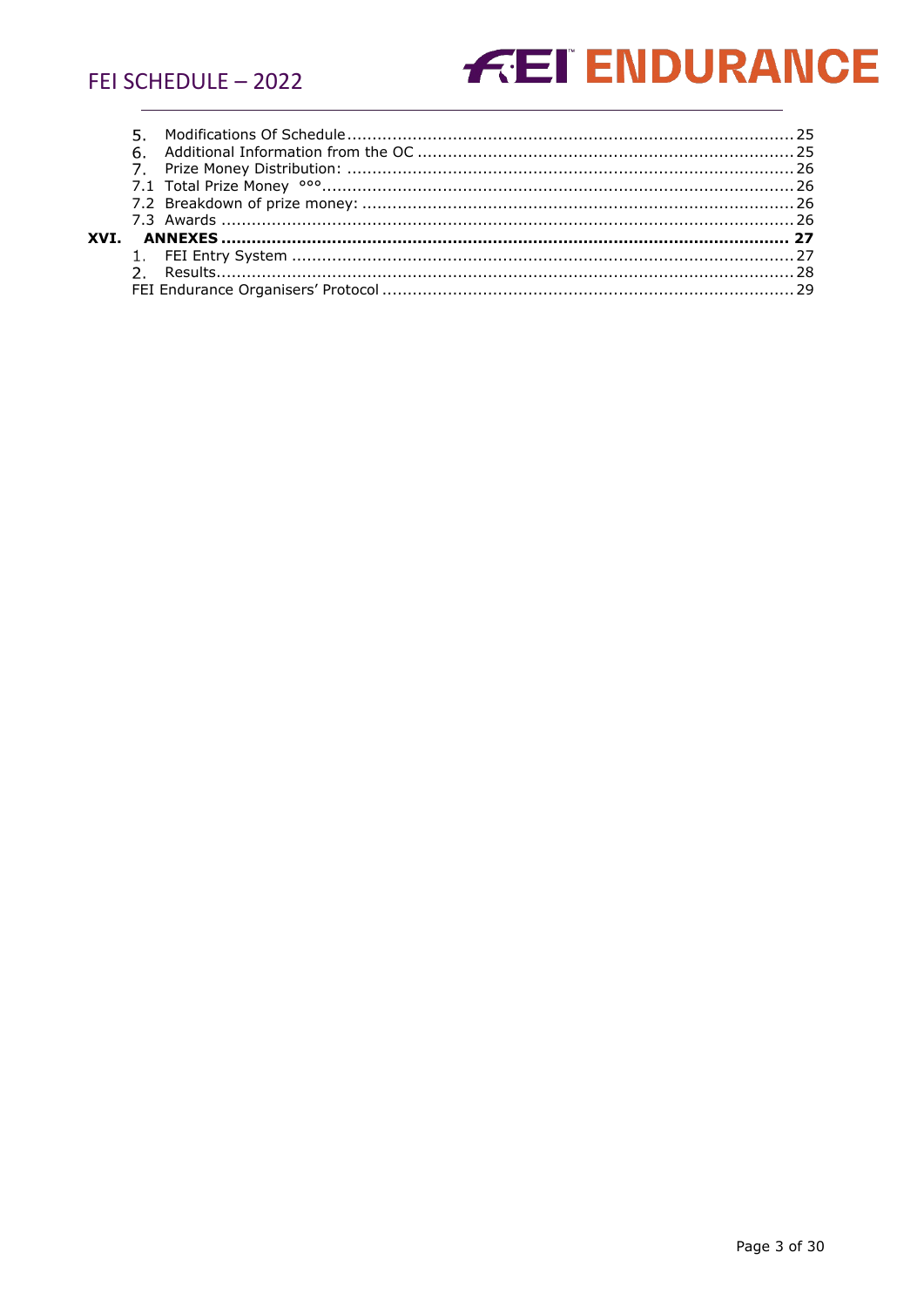## <span id="page-3-0"></span>**IV. THE FEI CODE OF CONDUCT FOR THE WELFARE OF THE HORSE**

The Fédération Equestre Internationale (FEI) expects all those involved in international equestrian sport to adhere to the FEI's Code of Conduct and to acknowledge and accept that at all times the welfare of the horse must be paramount and must never be subordinated to competitive or commercial influences.

- 1. At all stages during the preparation and training of competition horses, welfare must take precedence over all other demands. This includes good horse management, training methods, farriery and tack, and transportation.
- 2. Horses and competitors must be fit, competent and in good health before they are allowed to compete. This encompasses medication use, surgical procedures that threaten welfare or safety, pregnancy in mares and the misuse of aids.
- 3. Events must not prejudice horse welfare. This involves paying careful attention to the competition areas, ground surfaces, weather conditions, stabling, site safety and fitness of the horse for onward travel after the event.
- 4. Every effort must be made to ensure that horses receive proper attention after they have competed and that they are treated humanely when their competition careers are over. This covers proper veterinary care, competition injuries, euthanasia and retirement.
- 5. The FEI urges all involved with the sport to attain the highest levels of education in their areas of expertise.

A full copy of this Code can be obtained from the:

Fédération Equestre Internationale HM King Hussein I Building Chemin de la Joliette 8 1006 Lausanne, Switzerland. Telephone: +41 21 310 47 47.

The Code is available in English & French. The Code is also available on the FEI's website: [inside.fei.org.](http://www.fei.org/)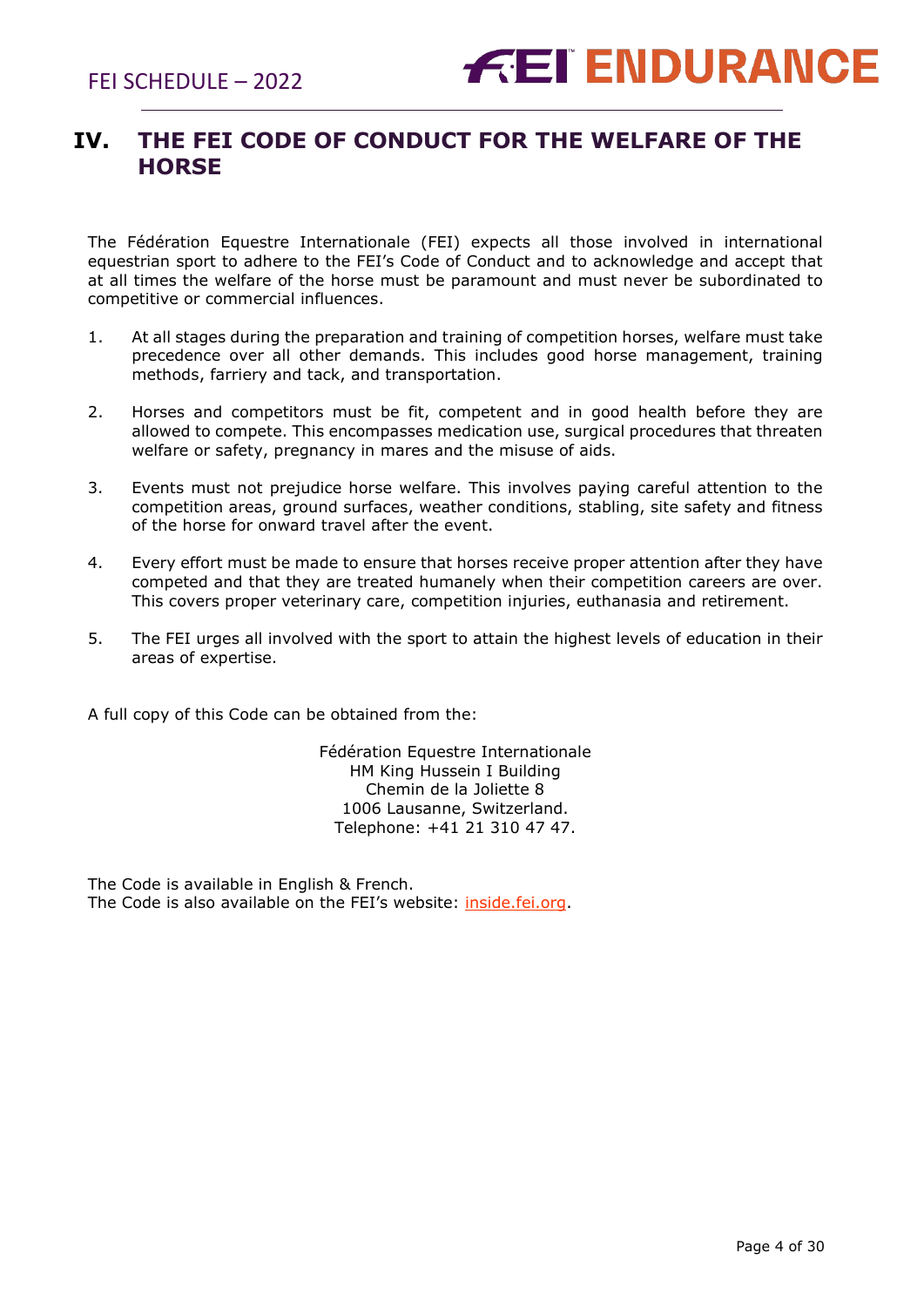## <span id="page-4-0"></span>**V. GENERAL INFORMATION**

## <span id="page-4-1"></span>**1. Organiser**

| Name:                                            | <b>Central Florida Horse Shows</b>        |  |  |  |  |  |
|--------------------------------------------------|-------------------------------------------|--|--|--|--|--|
| Address:                                         | 656 Sapp Road, New Smyrna Beach, FL 32168 |  |  |  |  |  |
| Telephone:                                       | 386-566-4820                              |  |  |  |  |  |
| Email:                                           | usaseendurance@gmail.com                  |  |  |  |  |  |
| Website:                                         | www.usaseendurance.rocks                  |  |  |  |  |  |
| <b>Accessibility Details of the Show Ground:</b> |                                           |  |  |  |  |  |

Address: Highway 601 North, Lodge, SC

Telephone: 803-300-0091

GPS Coordinates **°°**°

Accessibility details (directions by road, nearest airport / train station): is located 7 miles south of Ehrhardt, South Carolina on Hwy 601, 12 miles north of Hampton on Hwy 601 North and 25 miles from I-95 and Walterboro via Hwys 64, Hwy 641 and on to Hwy 601. Broxton Bridge is on Highway 601 seven miles South of Ehrhardt and 12 miles North of Hampton. GPSN32.59.989 W81.03.121 or www.broxtonbridge.com/directions.htm - The nearest airports with commercial service are Charleston and Columbia, SC. Private airstrips are located nearby or on site, please contact organiser

## <span id="page-4-2"></span>**2. Organising Committee**

| Honorary President:     | 000               |
|-------------------------|-------------------|
| President of the Event: | Jerry Varn        |
| Show Secretary:         | Jo Steele         |
| Press Officer:          | Cheryl Van Deusen |

## <span id="page-4-3"></span>**3. Event Director**

| Name:                | <b>Tom Rajala</b>   |
|----------------------|---------------------|
| Address:             | Hillsborough, NC    |
| Telephone:           | $0$ 0 0             |
| <b>Mobile Phone:</b> | 1-919-417-6600      |
| Email:               | tomrajala@gmail.com |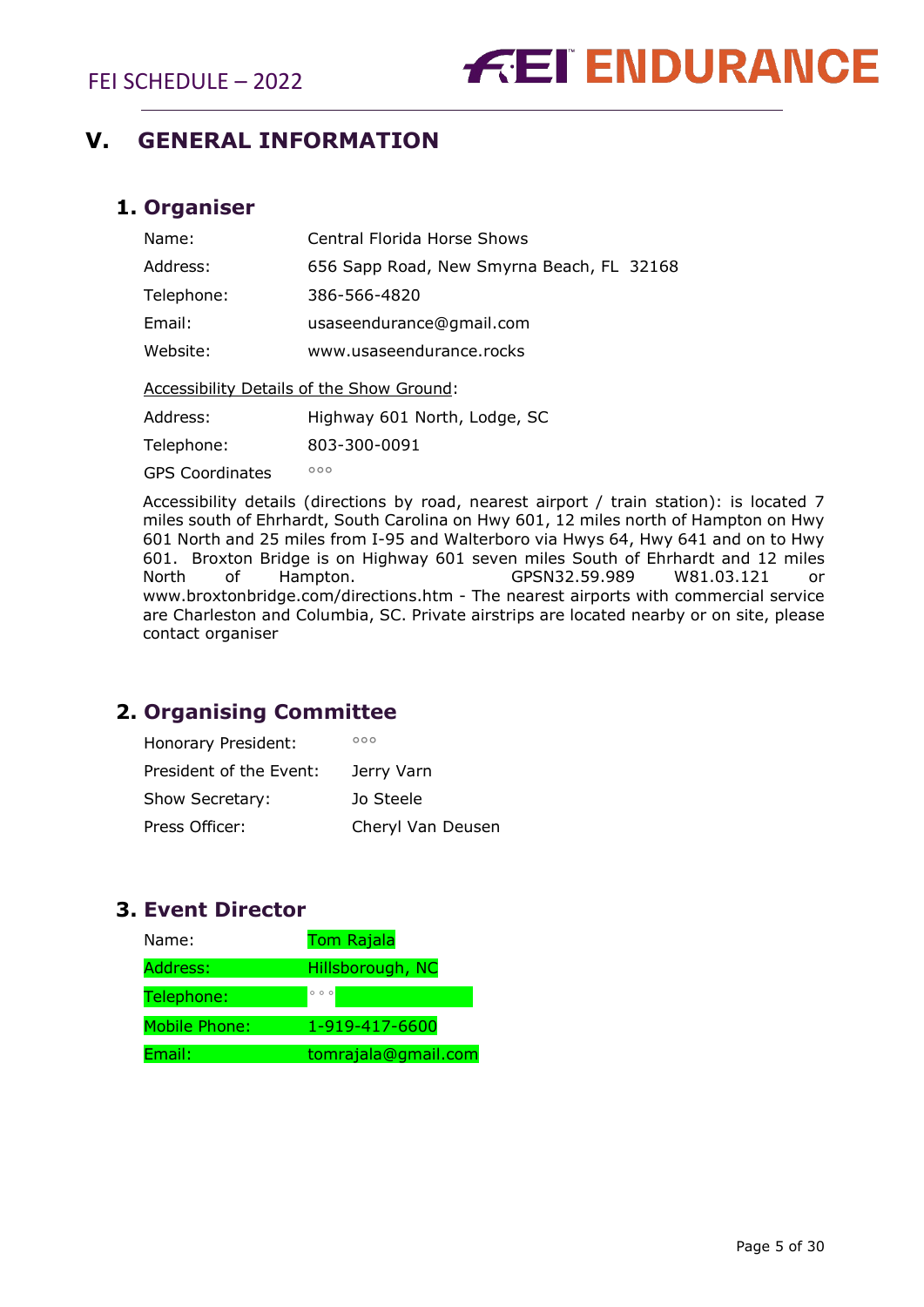## **VI. OFFICIALS**

|                | Event : - Date 22 / July /2022              |                                              |          |                                 |                     |                |                                  |  |
|----------------|---------------------------------------------|----------------------------------------------|----------|---------------------------------|---------------------|----------------|----------------------------------|--|
| Ref.           | <b>Function</b><br><b>Panel</b>             |                                              |          | <b>FEI ID</b><br><b>Name</b>    | <b>NF</b>           | Level          | <b>Contact Email</b>             |  |
|                |                                             |                                              |          |                                 |                     |                | *compulsory                      |  |
| 1              | Ground Jury                                 | <b>Ground Jury President *</b>               | 10069081 | Juan Briz                       | <b>GUA</b>          |                | jsbriz@gmail.com delete Pienaar) |  |
|                |                                             | Ground Jury Member                           | 10014803 | <b>Heather Hovns</b>            | <b>USA</b>          | 4              | hkhdym81@gmail.com               |  |
|                |                                             | Ground Jury Member                           | 000      | 000                             | 000                 | 000            | 000                              |  |
|                |                                             | Ground Jury Member                           |          |                                 |                     |                | 000                              |  |
| 2              | Foreign Judge                               | <b>Foreign Judge</b>                         |          | n/a                             | 000                 | 3              |                                  |  |
| 3              | <b>Technical Delegate</b>                   | <b>Technical Delegate *</b>                  | 10014803 | Heather Hoyns                   | <b>USA</b>          | 4              | hkhdvm81@gmail.com               |  |
| $\overline{4}$ | Chief Steward                               | Chief Steward *                              | 10062763 | Jack Weber                      | <b>USA</b>          | 3              | fortvalleyrider@gmail.com        |  |
| 5              | <b>Assistant Stewards</b>                   | <b>Assistant Steward</b>                     | 10115201 | John Proudman                   | <b>USA</b>          |                | <b>DELETE</b>                    |  |
|                |                                             | <b>Assistant Steward</b>                     |          |                                 |                     | 000            | 000                              |  |
|                |                                             | <b>Assistant Steward</b>                     |          |                                 |                     |                |                                  |  |
| 6              | FEI Foreign<br>Veterinary                   | <b>Foreign Veterinary Delegate</b>           | 10050400 | Mike Tomlinson                  | <b>USA- Pacific</b> | 3              | mike@tomlinson.com               |  |
|                | FEI Veterinary                              | <b>Veterinary Commission President*</b>      |          | Olivia Rudolphi                 | <b>USA</b>          | 3              |                                  |  |
|                | Delegate or<br>Veterinary                   | Veterinary Commission Member                 | 10095780 | Jose Manuel Ramirez Uribe       | <b>MEX</b>          | $\overline{2}$ |                                  |  |
|                | Commission                                  | Veterinary Commission Member                 |          |                                 |                     |                |                                  |  |
| $\overline{7}$ | <b>Treating Veterinarians</b>               | Treating Veterinarian President *            | 10051643 | Dennis Seymore                  | USA -Central        | 3              | horizondoc@aol.com               |  |
|                | Veterinary Service<br>Manager (VSM)         | <b>Endurance Veterinary Treatment Member</b> | 10218290 | Sarah Davis                     | <b>USA</b>          | PTV            | 000                              |  |
|                |                                             | <b>Endurance Veterinary Treatment Member</b> | 000      | 000                             | 000                 | 000            | 000                              |  |
|                |                                             | Endurance Veterinary Treatment Member        | 000      | 000                             | 000                 | 000            | 000                              |  |
|                |                                             | 24 Hours Veterinary Service Manager<br>(VSM) | 10051643 | Dennis Seymore                  | <b>USA</b> -Central | 3              | horizondoc@aol.com               |  |
| 8              | Medical Doctor /<br><b>Medical Services</b> | Medical Doctor *                             | 000      | Hampton Regional Medical Center | 000                 | 000            | 803-943-2777                     |  |
| 9              | Farrier                                     | Farrier *                                    | 000      | Athlete's responsibility        | 000                 | 000            | 000                              |  |

<span id="page-5-0"></span>Please note that the schedule has been approved under the provision that all appointed Officials have successfully passed the on-line FEI Competency Evaluation Test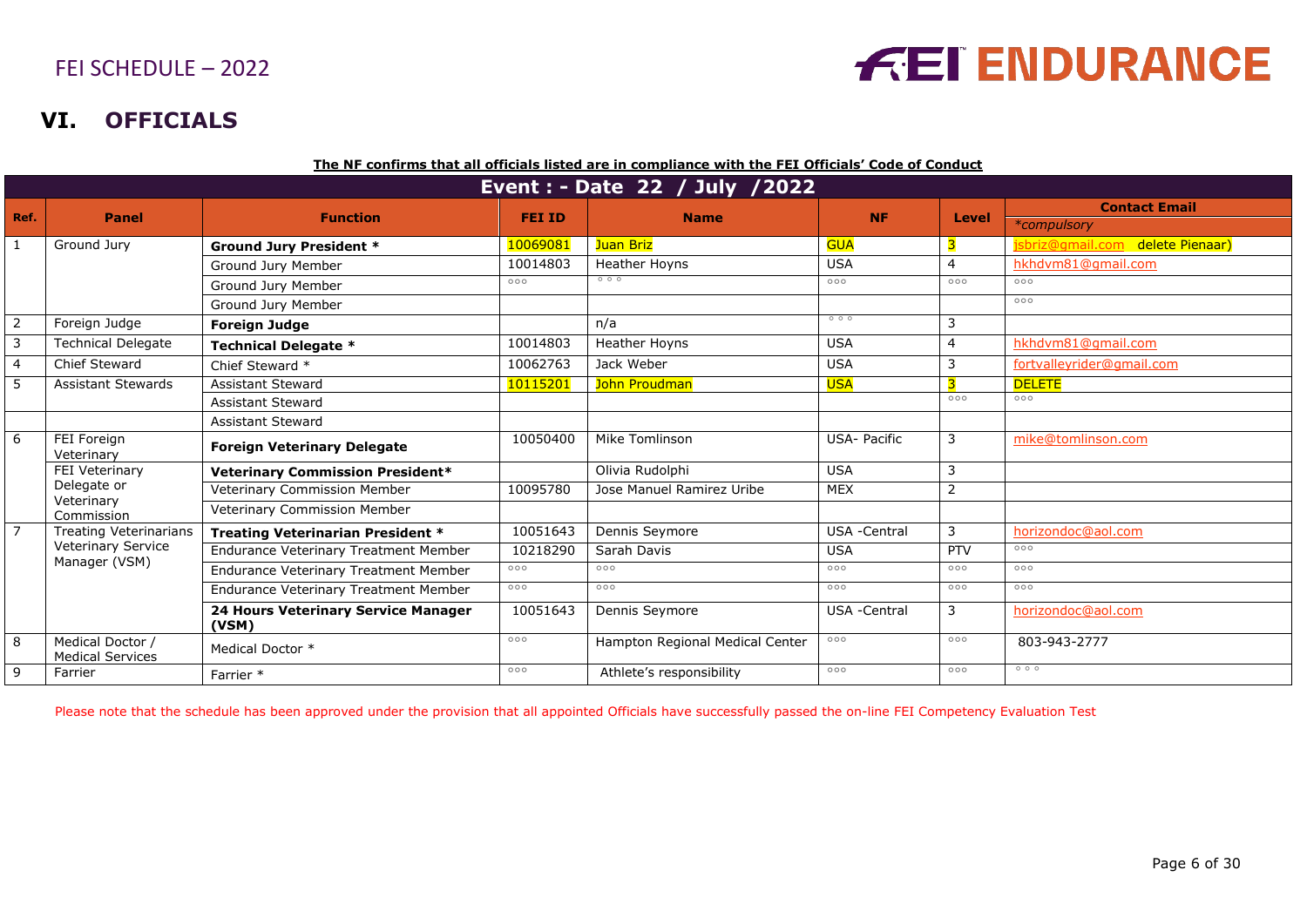|                | Event : - Date 23/July/2022                          |                                              |                     |                                 |                     |                |                                      |  |  |
|----------------|------------------------------------------------------|----------------------------------------------|---------------------|---------------------------------|---------------------|----------------|--------------------------------------|--|--|
| Ref.           | <b>Panel</b>                                         | <b>Function</b>                              | <b>FEI ID</b>       | <b>Name</b>                     | <b>NF</b>           | Level          | <b>Contact Email</b>                 |  |  |
|                |                                                      |                                              |                     |                                 |                     |                | *compulsory                          |  |  |
| 1              | Ground Jury                                          | <b>Ground Jury President *</b>               | 10069081            | Juan Briz                       | <b>GUA</b>          | 3              | (delete Pienaar)<br>isbriz@amail.com |  |  |
|                |                                                      | Ground Jury Member                           | 10014803            | Heather Hoyns                   | <b>USA</b>          | $\overline{4}$ | hkhdvm81@gmail.com                   |  |  |
|                |                                                      | Ground Jury Member                           | 000                 | 000                             | 000                 | 000            | 000                                  |  |  |
|                |                                                      | Ground Jury Member                           | 000                 | 000                             | 000                 | 000            | 000                                  |  |  |
| $\overline{2}$ | Foreign Judge                                        | <b>Foreign Judge</b>                         |                     |                                 |                     |                | 000                                  |  |  |
| 3              | <b>Technical Delegate</b>                            | <b>Technical Delegate *</b>                  | 10014803            | Heather Hoyns                   | <b>USA</b>          | $\overline{4}$ | hkhdvm81@gmail.com                   |  |  |
| $\overline{4}$ | Chief Steward                                        | <b>Chief Steward *</b>                       | 10062763            | Jack Weber                      | <b>USA</b>          | 3              | fortvalleyrider@gmail.com            |  |  |
| 5              | <b>Assistant Stewards</b>                            | Assistant Steward                            | 10115201            | John Proudman                   | <b>USA</b>          | 3              | <b>DELETE</b>                        |  |  |
|                |                                                      | Assistant Steward                            |                     |                                 |                     |                | 000                                  |  |  |
| 6              | FEI Foreign<br>Veterinary                            | <b>Foreign Veterinary Delegate</b>           |                     | Olivia Rudolphi                 | <b>USA</b>          | 3              |                                      |  |  |
|                | <b>FEI</b> Veterinary<br>Delegate or                 | <b>Veterinary Commission President*</b>      | 10051643            | Dennis Seymore                  | USA -Central        | 3              | horizondoc@aol.com                   |  |  |
|                |                                                      | Veterinary Commission Member                 | 10095780            | Jose Manuel Ramirez Uribe       | <b>MEX</b>          | $\overline{2}$ | 000                                  |  |  |
|                | Veterinary<br>Commission                             | Veterinary Commission Member                 |                     |                                 |                     |                | 000                                  |  |  |
| $\overline{7}$ | Treating                                             | <b>Treating Veterinarian President *</b>     | 10050400            | Mike Tomlinson                  | USA- Pacific        | 3              | mike@tomlinson.com                   |  |  |
|                | Veterinarians<br>Veterinary Service<br>Manager (VSM) | <b>Endurance Veterinary Treatment Member</b> | 10182218            | Ben Mitchell                    | <b>USA</b>          | <b>PTV</b>     |                                      |  |  |
|                |                                                      | <b>Endurance Veterinary Treatment Member</b> |                     |                                 |                     |                |                                      |  |  |
|                |                                                      | Endurance Veterinary Treatment Member        | $\circ \circ \circ$ | 000                             | 000                 | 000            | 000                                  |  |  |
|                |                                                      | 24 Hours Veterinary Service Manager<br>(VSM) | 10050400            | Mike Tomlinson                  | <b>USA- Pacific</b> | 3              | mike@tomlinson.com                   |  |  |
| 8              | Medical Doctor /<br><b>Medical Services</b>          | Medical Doctor *                             | 000                 | Hampton Regional Medical Center | 000                 | 000            | 803-943-2777                         |  |  |
| 9              | Farrier                                              | Farrier *                                    | 000                 | Athlete's responsibility        | 000                 | 000            | 000                                  |  |  |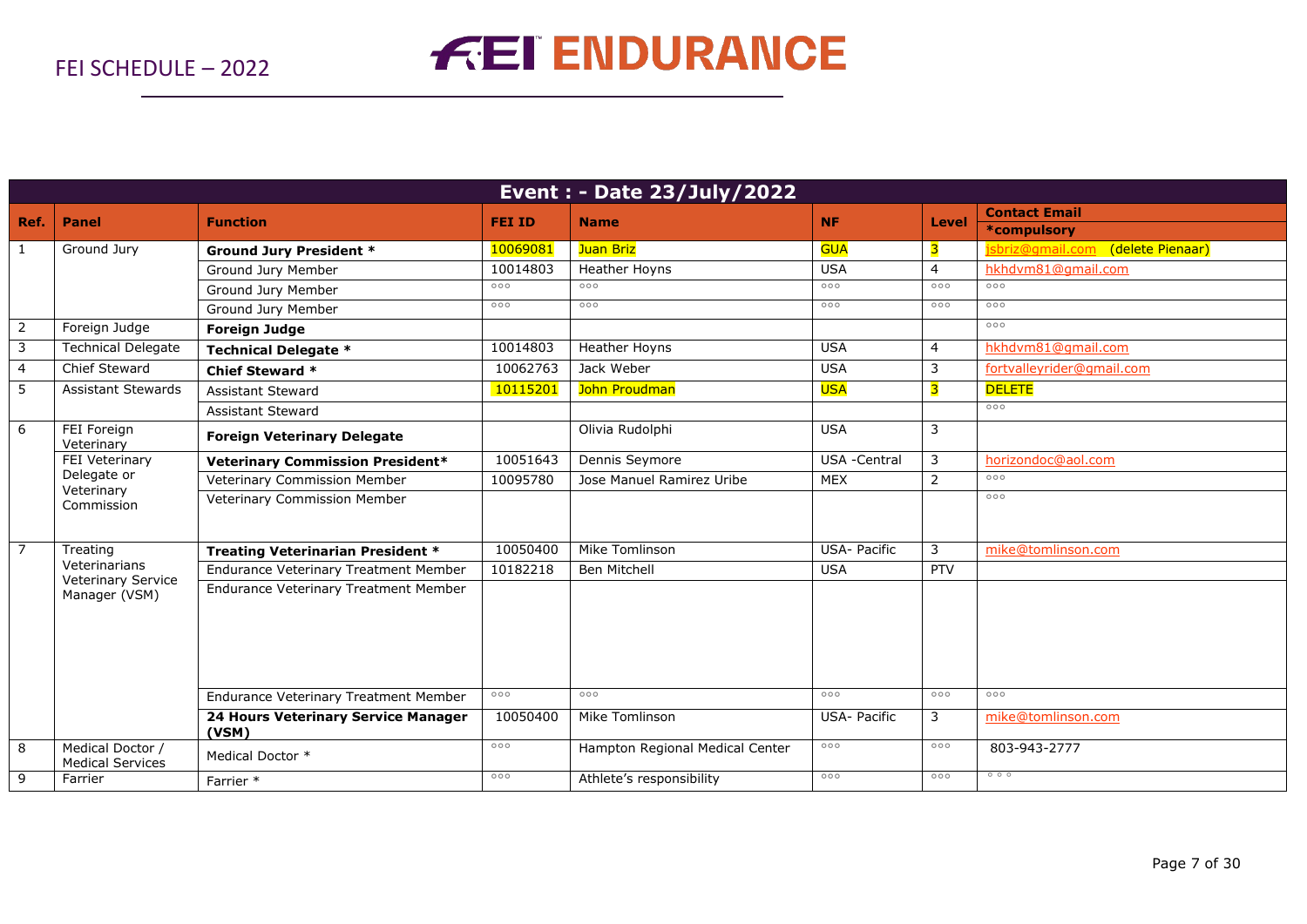Please note that the schedule has been approved under the provision that all appointed Officials have successfully passed the on-line FEI Competency Evaluation Test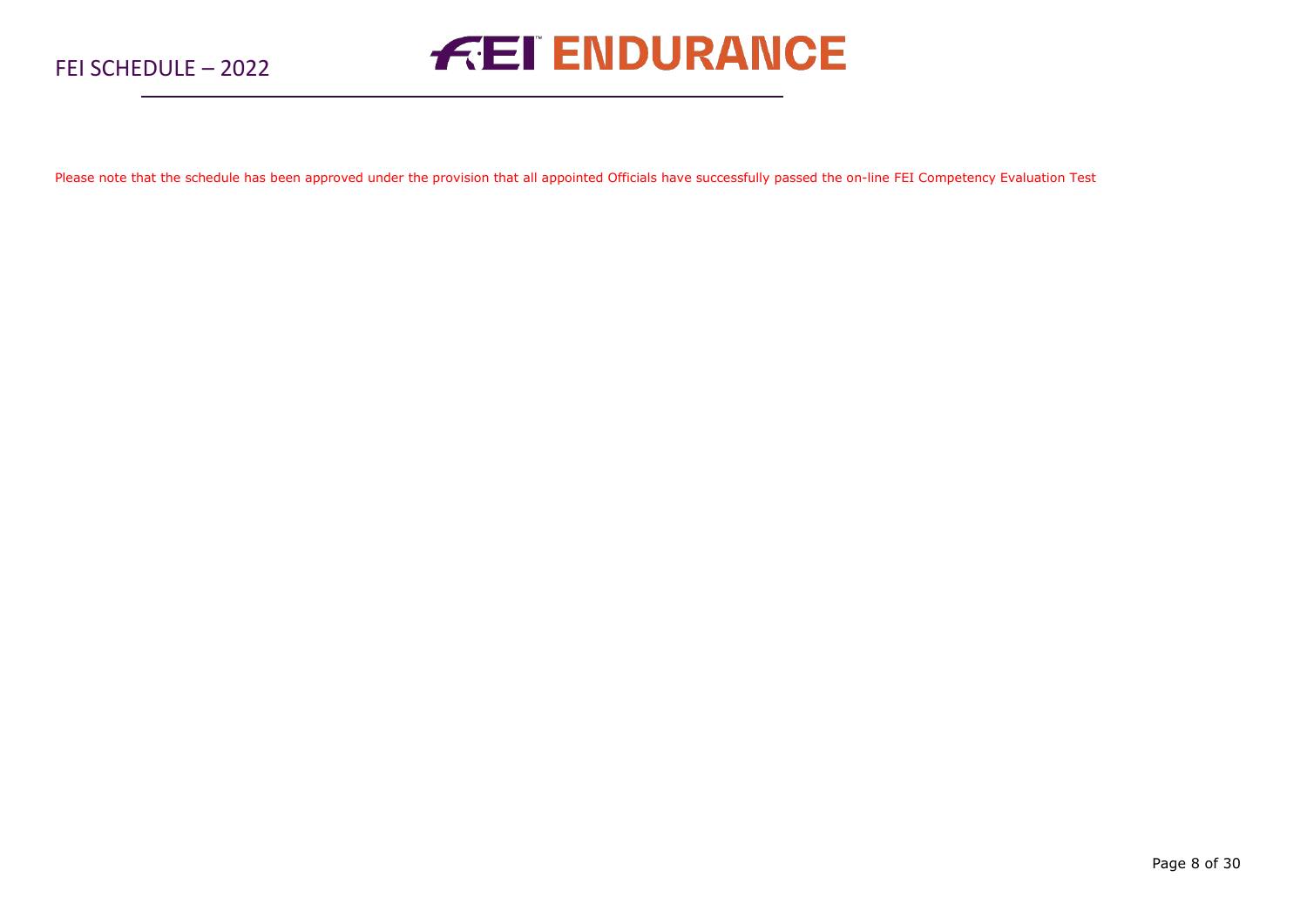## <span id="page-8-0"></span>**VII. INVITATIONS**

<span id="page-8-1"></span>General

## **a) Championships & CEIOs**

Please refer to Art. 843.2 of the FEI Endurance Rules

### **b) CEIs**

| Countries invited (name)                 | All       |
|------------------------------------------|-----------|
| Number of competitors per country        | Unlimited |
| Number of horses per competitor (max 2.) |           |

## <span id="page-8-2"></span>2. Eligibility of Athletes/Horse age in FEI Endurance Events:

| <b>Event Category</b>                                | <b>Age of Athletes</b>                                                                                                                                                                                    | <b>Age of Horses</b> | <b>Age of Trainer</b> |  |
|------------------------------------------------------|-----------------------------------------------------------------------------------------------------------------------------------------------------------------------------------------------------------|----------------------|-----------------------|--|
|                                                      | Art. 826 End. Rules                                                                                                                                                                                       | Art. 827 End. Rules  | Art. 826 End. Rules   |  |
| 3* Championships and CEIO 3*<br>$(160 \; \text{km})$ | From the year they<br>reach the age of                                                                                                                                                                    | Min 9 years old      |                       |  |
| 2* Senior Championships and<br>CEIO 2* (120-139 km)  | fourteen (14)                                                                                                                                                                                             | Min 8 years old      |                       |  |
| 2* Junior/Young Rider<br>Championships (120-139 km)  | From the year they<br>reach the age of<br>fourteen (14) until the<br>end of the year they<br>reach the age of twenty<br>one $(21)$<br>(as per Appendix A - Definitions<br>of the FEI General Regulations) | Min 8 years old      | Min. 18 years old     |  |
| 1* Senior Championships and<br>CEIO 1* (100-119 km)  | From the year they<br>reach the age of                                                                                                                                                                    | Min 7 years old      |                       |  |
| <b>Young Horses Championships</b>                    | fourteen (14)                                                                                                                                                                                             | Min. 8 years old     |                       |  |
| CEI 3* and CEIYJ 3*                                  | From the year they                                                                                                                                                                                        | Min 8 years old      |                       |  |
| CEI $2*$ and CEIYJ $2*$                              | reach the age of                                                                                                                                                                                          | Min 7 years old      | Min. 18 years old     |  |
| CEI 1* and CEIYJ1*                                   | fourteen (14)                                                                                                                                                                                             | Min 6 years old      |                       |  |

#### **Article 124 (GRs) - Young Riders, Juniors, Pony Riders, Children and Veterans**

- 1. Athletes of the appropriate age may take part in FEI Competitions and FEI Championships of more than one (1) Category for Young Riders, Juniors and Pony Riders, but in each Discipline only in one (1) of these FEI Championships in any one (1) calendar year.
- 2. Athletes may take part in FEI Senior Competitions and Championships from the beginning of the year they reach the age of 18 (eighteen) but they may only take part either in a Junior or a Young Rider or a FEI Championship for Seniors in the same Discipline in any calendar year. Further exceptions regarding age limits are set forth in the Sport Rules of the relevant Disciplines.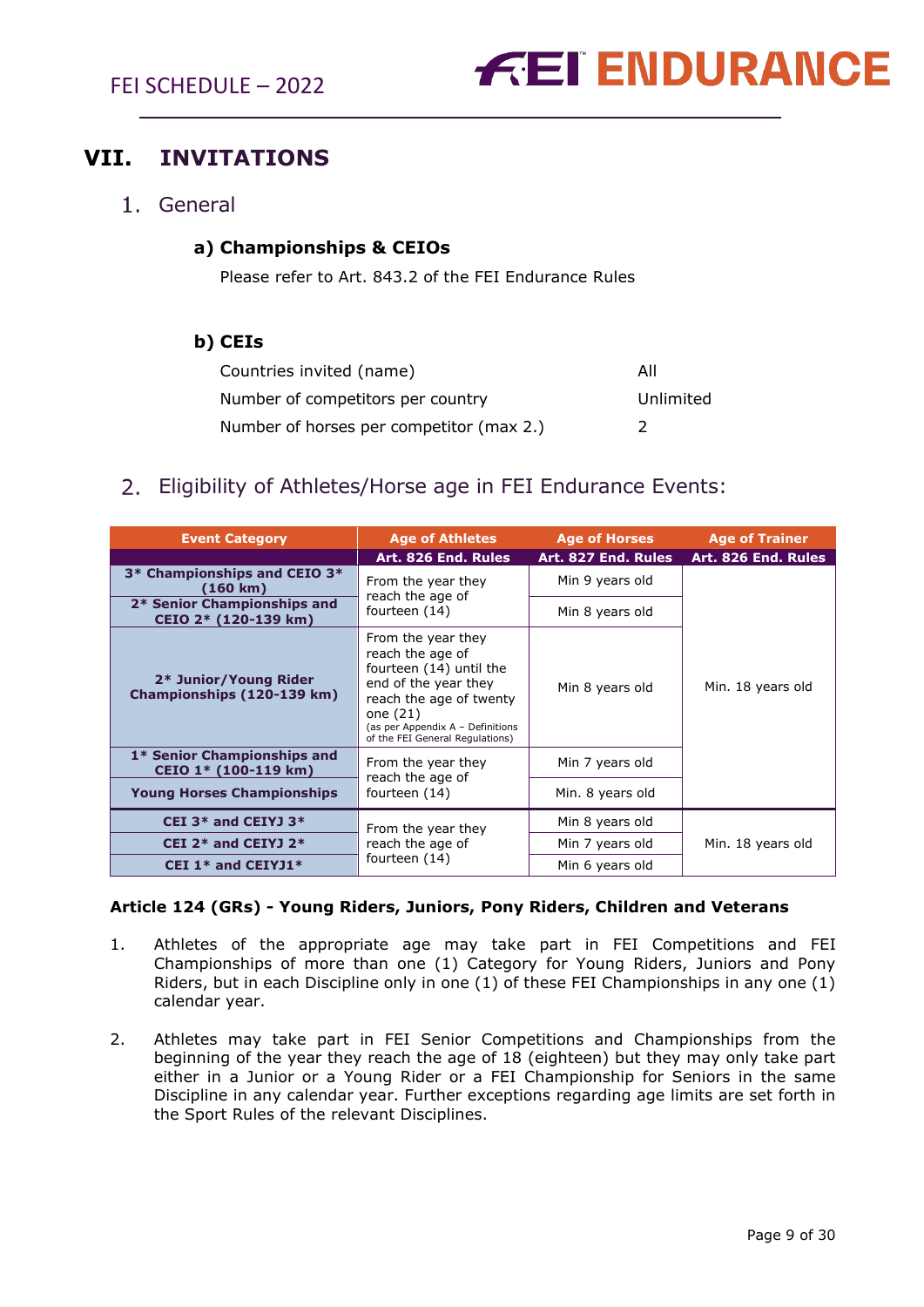FEI SCHEDULE – 2022



## <span id="page-9-0"></span>**VIII. TIMETABLE - CEI**

(to be filled for each Event, please add rows if necessary)

#### **22 July 2022 1\*and 1\*YJ**

| Opening of stables:          | Date: 22 July Time: 8:00          |  |
|------------------------------|-----------------------------------|--|
| Veterinary Examination:      | Upon arrival                      |  |
| First Veterinary Inspection: | Date: 22 July Time: 15:00-16:00   |  |
| Final Veterinary Inspection: | Within 20mn after arrival         |  |
| <b>Best Condition Award:</b> | Date: 23 July Time: at completion |  |

#### **22 July 2022 2\* and 2\*YJ**

| • Opening of stables:                | Date: 22 July Time: 8:00          |
|--------------------------------------|-----------------------------------|
| Veterinary Examination:<br>$\bullet$ | Upon arrival                      |
| • First Veterinary Inspection:       | Date: 22 July Time: 15:00-16:00   |
| • Final Veterinary Inspection:       | Within 20mn after arrival         |
| <b>Best Condition Award:</b>         | Date: 23 July Time: at completion |

### **23 July 2022 1\*and 1\*YJ**

| • Opening of stables:                | Date: 22 July Time: 8:00          |
|--------------------------------------|-----------------------------------|
| Veterinary Examination:<br>$\bullet$ | Upon arrival                      |
| • First Veterinary Inspection:       | Date: 23 July Time: 15:00-16:00   |
| • Final Veterinary Inspection:       | Within 20mn after arrival         |
| <b>Best Condition Award:</b>         | Date: 24 July Time: at completion |

## **23 July 2022 2\* and 2\*YJ**

| • Opening of stables:        | Date: 22 July Time: 8:00          |
|------------------------------|-----------------------------------|
| Veterinary Examination:      | Upon arrival                      |
| First Veterinary Inspection: | Date: 23 July Time: 15:00-16:00   |
| Final Veterinary Inspection: | Within 20mn after arrival         |
| <b>Best Condition Award:</b> | Date: 24 July Time: at completion |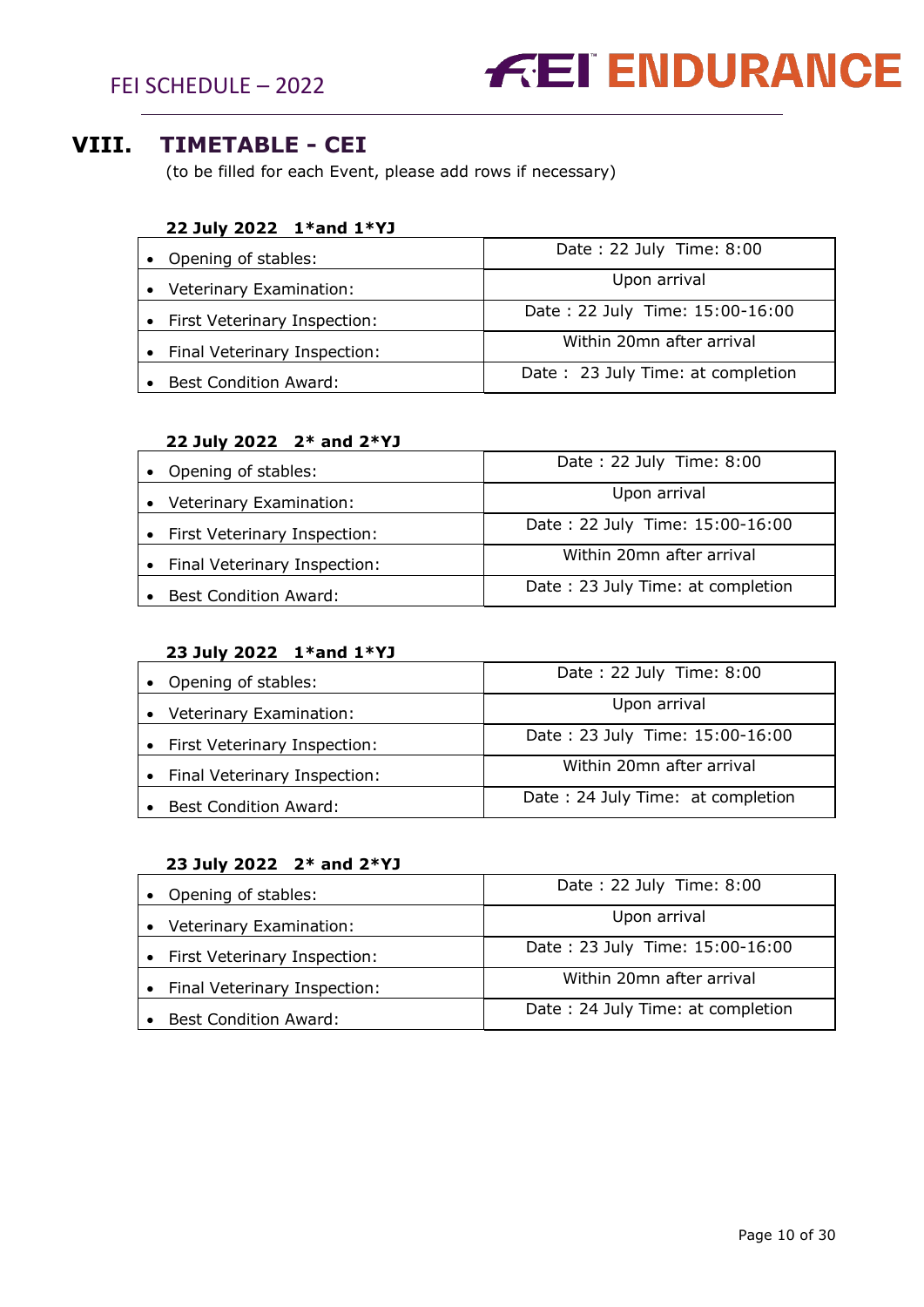

## **TIMETABLE - CEN**

(if applicable) *\*For the sake of biosecurity, do not stable national Horses with FEI Horses*

| • Opening of stables:          | Date: 22 July Time: 10:00         |
|--------------------------------|-----------------------------------|
| Veterinary Examination:        | Upon arrival                      |
| • First Veterinary Inspection: | Date: 23 July Time: 16:00-17:45   |
| Final Veterinary Inspection:   | Within 20mn after arrival         |
| <b>Best Condition Award:</b>   | Date: 23 July Time: at completion |

#### **23 July 2022 40 km, 80 km, 100 km, 120 km**

| Opening of stables:          | Date: 22 July Time: 10:00         |
|------------------------------|-----------------------------------|
| Veterinary Examination:      | Upon arrival                      |
| First Veterinary Inspection: | Date: 23 July Time: 16:00-17:45   |
| Final Veterinary Inspection: | Within 20mn after arrival         |
| <b>Best Condition Award:</b> | Date: 24 July Time: at completion |

## <span id="page-10-0"></span>**IX. ENTRIES**

#### IMPORTANT

- Entries must be made by NFs through the FEI Entry System for all categories of this Event [\(https://entry.fei.org\)](https://entry.fei.org/);
- Additional documentation can be found at this link: **[Click Here](https://inside.fei.org/fei/your-role/it-services/fei-entry-system/fei-entry-system-endurance)**
- All Athletes and Horses participating in any International Competition must be registered with the FEI;
- Athletes and/or Horses present at the Event without having been entered through the FEI's Online Entry System will be automatically disqualified unless compelling circumstances warrant otherwise.

## <span id="page-10-1"></span>1. Entry dates and Entry fee:

| <b>Event</b>                                  | Definite entry<br>date     | Last substitution date and time<br>1h prior to the first vet inspection | <b>Entry Fee</b>     |
|-----------------------------------------------|----------------------------|-------------------------------------------------------------------------|----------------------|
| 22 July 100, 120,                             | 15 July 2022 22 July 14:00 |                                                                         | 100 \$600, \$500 YJ; |
| $+ Y1$                                        |                            |                                                                         | 120 \$700 \$600 YJ;  |
| 15 April 100, 120, 15 July 2022 23 July 14:00 |                            |                                                                         | 100 \$600, \$500 YJ; |
| $160+YJ$                                      |                            |                                                                         | 120 \$700 \$600 YJ;  |

Entries have to be in accordance with Art. 844 of Endurance Rules and Art. 116 of the General Regulations

### <span id="page-10-2"></span>2. Substitutions of Horses and/or Athletes and/or Trainer:

846.1 After the deadline for Definite Entries: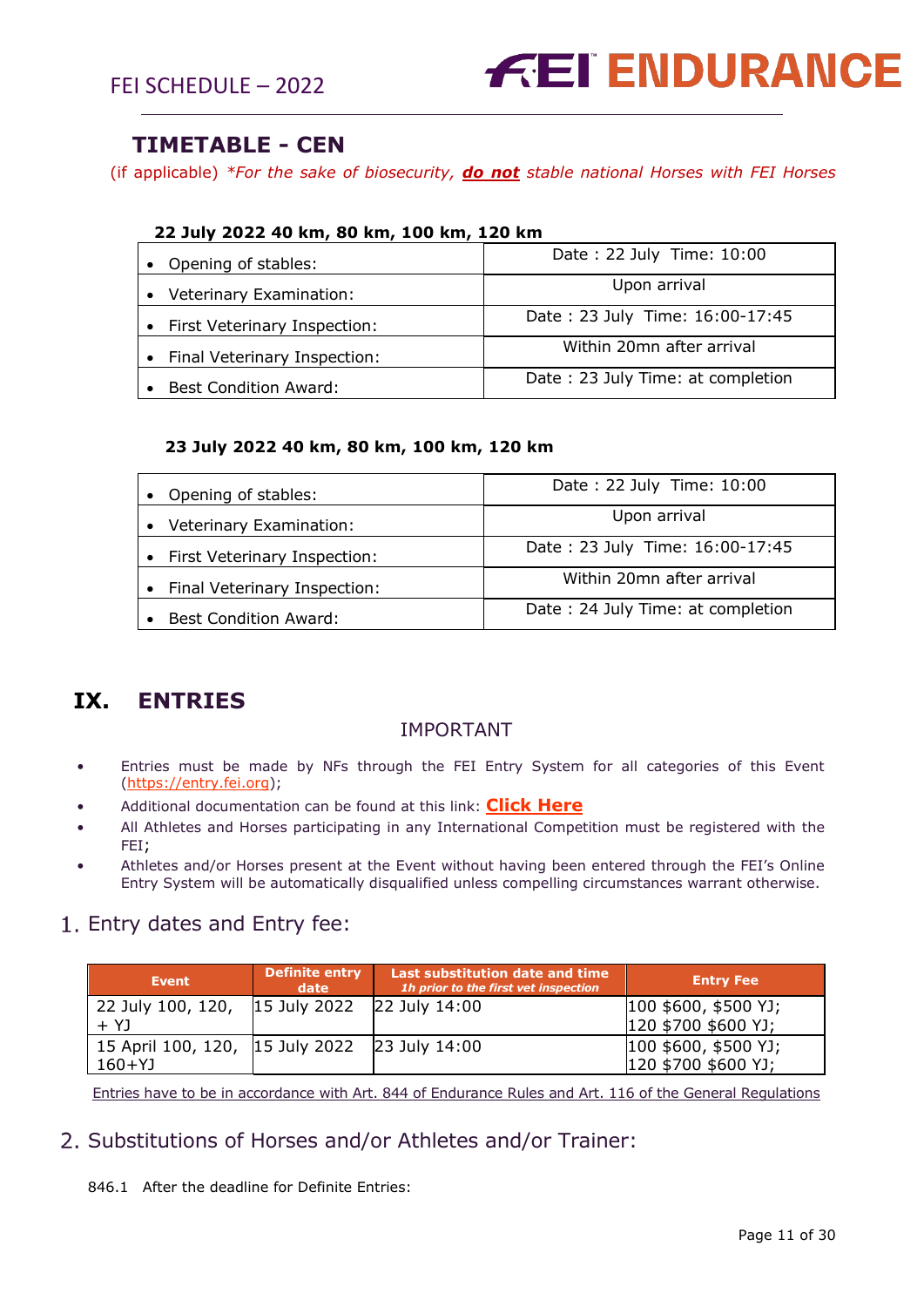FEI SCHEDULE – 2022



846.1.1 substitution of Horses and/or Athletes may only be made with the permission of the National Federation and the OC, such consent not to be unreasonably withheld. All substituted Horses and/or Athletes must be correctly qualified for the Competition;

846.1.2 the registered Trainer of a Horse taking part in the Competition may not be substituted.

## <span id="page-11-0"></span>3. No-Shows/Late Withdrawals:

"NB: In the case of withdrawals after the date of definite entries or no-shows the athletes of the respective NF will be held liable to reimburse the organiser for the actual financial loss incurred by the organizer (i.e. stabling and hotel expenses) as a result of the late withdrawal or no-show."

**Amount charged:** \$400 if you withdraw past the definite entry date or drop down to national or USEF lite events;

<span id="page-11-1"></span>Additional fees/Charges by the Organiser:

All additional fees must be listed hereunder with the details of the amounts to be charged and approved by the FEI. Only fees approved by the FEI and listed in the approved schedule can be charged by the organiser.

EADCMP Fee: Included in entry fee□ Not included in entry fee⊠

Lower Level Events (CIMs) CHF 18 per horse per event *(For definition of CIMs see Appendix E of the FEI General Regulations)*

Higher Level Events CHF 25 per horse per event *(All other events not defined as CIMs)*

Electricity:  $$45$  or \$50 per night Manure disposal **1980** S50 if do not clean up campsite and put manure and hay into blue tubs provided by landowner; Forage **\$10 coastal bermuda hay if available** Straw **n/a** Shavings n/a

#### **All aforementioned amounts are including VAT**

VAT Number of the  $OC$ <sup>ooo</sup>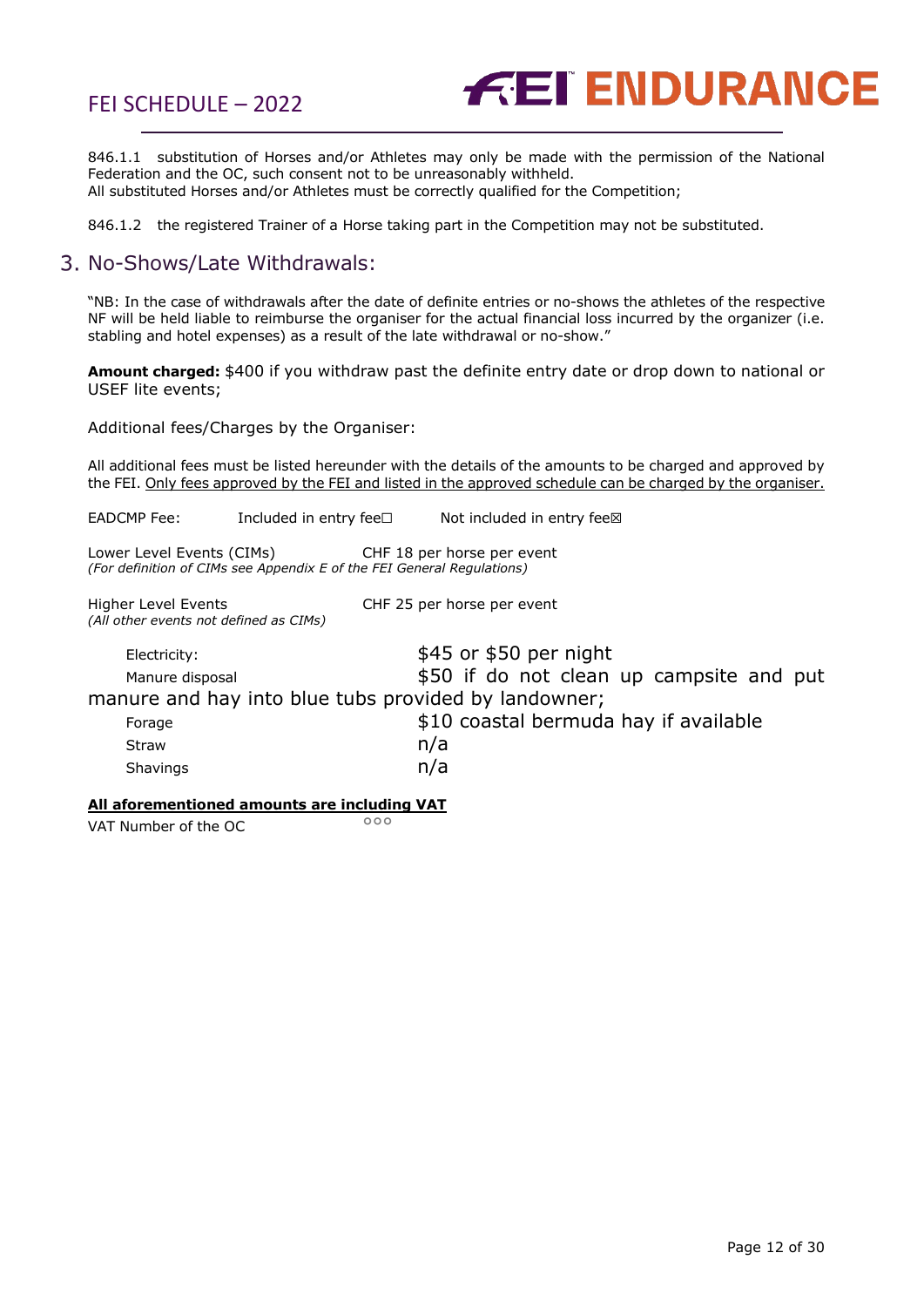

## <span id="page-12-1"></span><span id="page-12-0"></span>**X. COMPETITION DETAIL**

#### 1. Competition

| Classification  | $\Box$ Team                                                                         | $\boxtimes$ Individual |
|-----------------|-------------------------------------------------------------------------------------|------------------------|
| Time limit      | 18 hours 120 km, 15:30 100 km                                                       |                        |
| Starting method | $\boxtimes$ Mass start                                                              | $\Box$ Staggered start |
| Type of ground  | (only for CEI1* or $2^{nd}$ day of a 2-day events)<br>grass/sandy - mud if it rains |                        |

#### **Art. 802.6 Combined National and FEI events:**

 *802.6.1 At the request of the National Federation concerned, the FEI may approve an FEI Event being combined with a National Event. If approved, CEI Combinations must be given priority over national level Combinations for entries to such combined events.*

Will you host a CEN during your Event?

 **YES** ☒

 **NO** ☐

If yes, will you have the same Officials panel as for the CEI?

 **YES** ☒

<span id="page-12-2"></span> **NO** ☐

#### $2<sub>1</sub>$ Place and Time of Start

*If you are hosting a CEN during your Event, please also include the information about the CEN in the table below. DEPENDING ON THE TEMPERATURE, IT'S POSSIBLE, WE MAY START LATER – we would update prior to the event.* 

| <b>Event</b>      | Date of<br>competition | <b>Time of</b><br><b>Start</b> | <b>Place of start</b> | <b>Altitude</b><br>differentials |
|-------------------|------------------------|--------------------------------|-----------------------|----------------------------------|
| CEI2* 120 KM      | 22.07.2022             | 14:00                          | <b>Basecamp</b>       | Negligible                       |
| CEIYJ2* 120 KM    | 22.07.2022             | 14:15                          | Basecamp              | Negligible                       |
| CEI1* 100KM       | 22.07.2022             | 18:30                          | Basecamp              | Negligible                       |
| CEIYJ1* 100KM     | 22.07.2022             | 18:45                          | Basecamp              | Negligible                       |
| CEI2* 120KM       | 23.07.2022             | 14:00                          | Basecamp              | Negligible                       |
| CEIYJ2* 120KM     | 23.07.2022             | 14:15                          | Basecamp              | Negligible                       |
| CEI1* 100KM       | 23.07.2022             | 18:30                          | Basecamp              | Negligible                       |
| CEIYJ1* 100KM     | 23.07.2022             | 18:45                          | Basecamp              | Negligible                       |
| <b>CEN 120KM</b>  | 22.07.2022             | 14:00                          | Basecamp              | Negligible                       |
| <b>CEN 120 KM</b> | 23.07.2022             | 14:00                          | Basecamp              | Negligible                       |
| CEN 100KM         | 22.07.2022             | 18:30                          | Basecamp              | Negligible                       |
| CEN 100KM         | 23.07.2022             | 18:30                          | Basecamp              | Negligible                       |
| CEN 80 KM         | 22:07.2022             | 18:30                          | Basecamp              | Negligible                       |
| CEN 80KM          | 23.07.2022             | 18:30                          | Basecamp              | Negligible                       |
| CEN 40 KM         | 22.07.2022             | 19:30                          | Basecamp              | Negligible                       |
| CEN 40 KM         | 23.07.2022             | 19:30                          | Basecamp              | Negligible                       |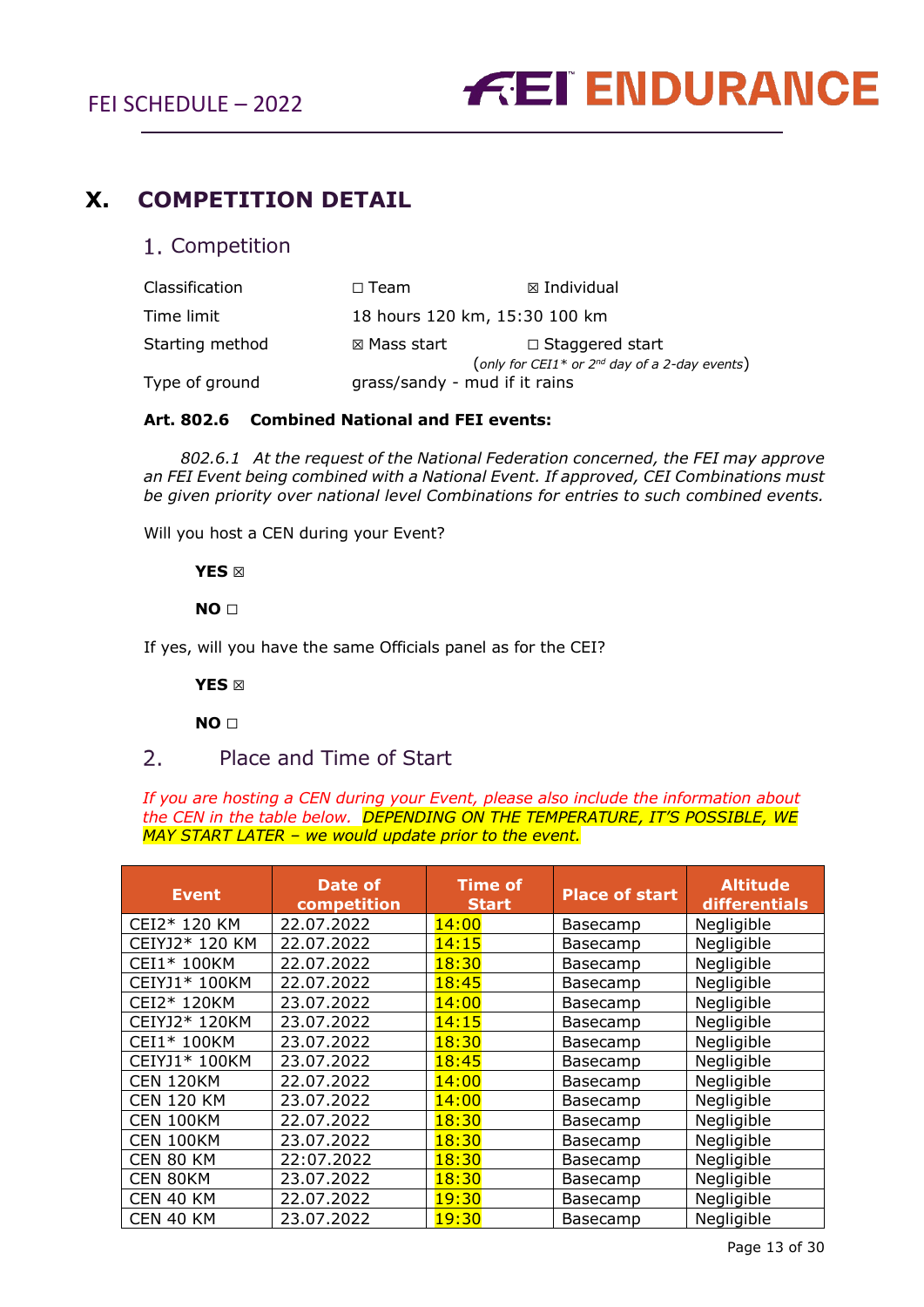

## <span id="page-13-0"></span>3. Heart Rates

| <b>Presentation Time</b> | <b>Requirements</b>                                                                                    |
|--------------------------|--------------------------------------------------------------------------------------------------------|
| On Loops                 | 64 bpm within 15mn of crossing the end line of each loop                                               |
| From Halfway point       | If at first presentation HR more than 68 bpm, must do a<br>re-inspection before starting the next loop |
| Final Loop               | 64 bpm within 20mn of crossing the end line of final loop                                              |

## <span id="page-13-1"></span>4. Minimum Weight

| <b>Event</b>                                         | <b>Minimum weight</b> |  |
|------------------------------------------------------|-----------------------|--|
| <b>Young Rider/Junior</b>                            |                       |  |
| Young Rider/Junior Competitions and<br>Championships | 60 kg                 |  |
| <b>Senior</b>                                        |                       |  |
| CEI 1 <sup>*</sup> and CEI 2 <sup>*</sup>            | 70 kg                 |  |
| CEI $3*$                                             | 75 kg                 |  |
| CEIOs and Championships                              | 75 kg                 |  |

805.3.3 Weight control must be carried out before the start of the Competition and (if so requested by an FEI Official) after the finish. Weight control inspections may also take place at random at any time during the Competition on request by an FEI Official.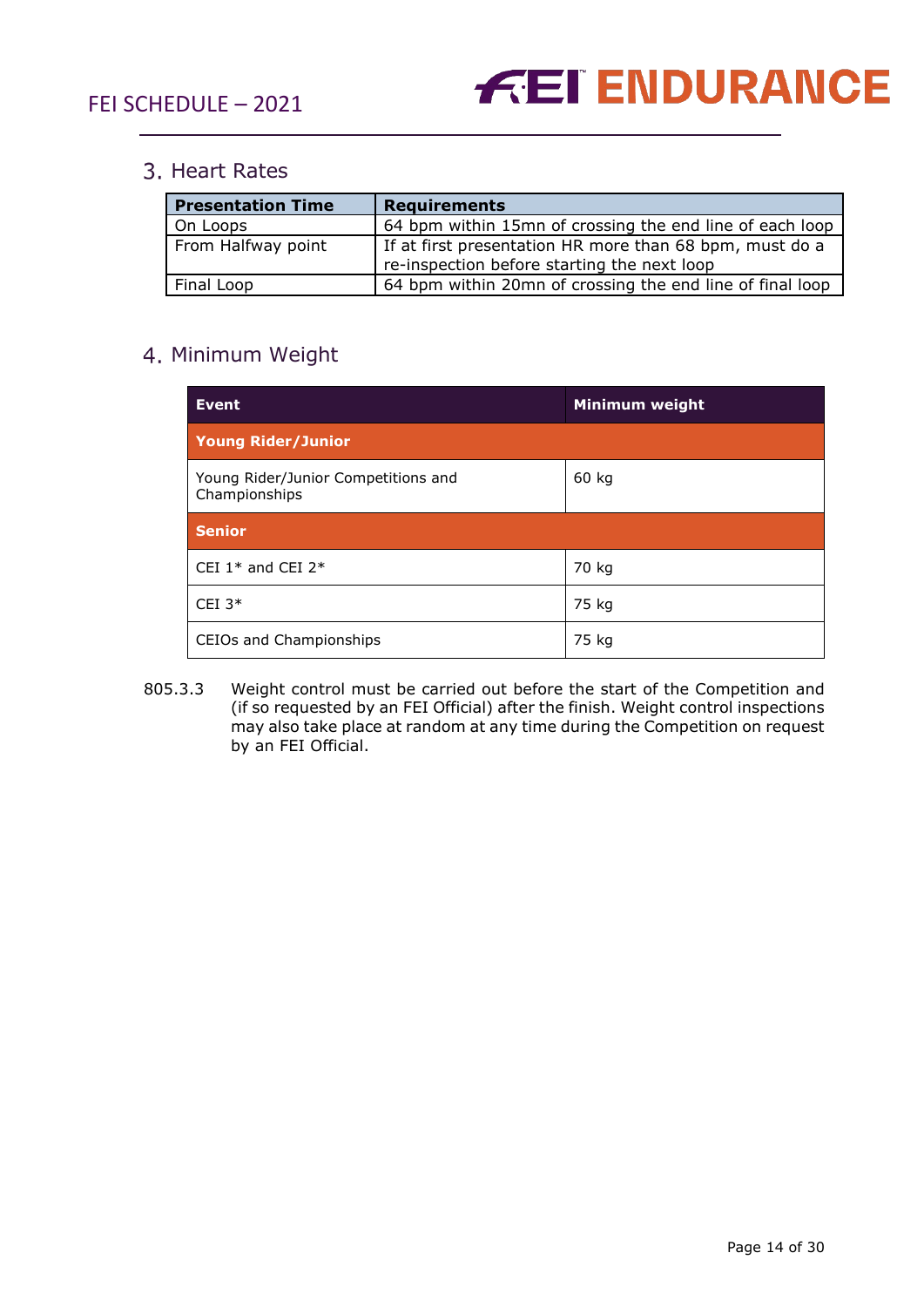## <span id="page-14-0"></span>5. Minimum Distance Per Day

| <b>Event:</b>                         | $CET(O)1*/CEI(O)YJ1*$ |                                      |                             |
|---------------------------------------|-----------------------|--------------------------------------|-----------------------------|
| <b>Number of</b><br>phases            | <b>KM</b>             | <b>Minimum time</b><br>for $18km/h1$ | Into a hold<br>(minutes) of |
|                                       | 30                    | 107 minutes                          | 40 minutes                  |
| $\overline{\phantom{a}}$              | 24                    | 80 minutes                           | 50 minutes                  |
| 3                                     | 24                    | 80 minutes                           | 40 minutes                  |
| 4                                     | 24                    | 80 minutes                           | Finish                      |
| 5                                     | Number                | minutes                              | 000                         |
| <b>Total KM</b>                       | 102                   |                                      |                             |
|                                       |                       | <b>Number</b>                        |                             |
| <b>Crewing Points</b> max 1 per 5 km  |                       | 6                                    |                             |
| Drinking water Points min 1 per 10 km |                       | 15                                   |                             |

| Eve0t:                                | <b>CEI(0)2*/CEI(0)YJ2*</b> 000 |               |                                       |                             |
|---------------------------------------|--------------------------------|---------------|---------------------------------------|-----------------------------|
| <b>Number of</b><br>phases            | <b>KM</b>                      |               | <b>Minimum time</b><br>for $18km/h^2$ | Into a hold<br>(minutes) of |
|                                       | 40 km                          |               | 133 minutes                           | 40 minutes                  |
| $\mathcal{L}$                         | 32 km                          |               | 107 minutes                           | 50 minutes                  |
| 3                                     | 24 km                          |               | 80 minutes                            | 40 minutes                  |
| 4                                     | 24 km                          |               | 80 minutes                            | 40 minutes                  |
|                                       |                                |               |                                       |                             |
| 6                                     | Number                         |               | minutes                               | 000                         |
| <b>Total KM</b>                       |                                |               |                                       |                             |
|                                       |                                | <b>Number</b> |                                       |                             |
| <b>Crewing Points</b> max 1 per 5 km  |                                | 8             |                                       |                             |
| Drinking water Points min 1 per 10 km |                                | 16            |                                       |                             |

| Event:                                | <b>CEI(O)3*/CEI(O)YJ3*</b> 000 |  |                                   |                             |
|---------------------------------------|--------------------------------|--|-----------------------------------|-----------------------------|
| <b>Number of</b><br>phases            | <b>KM</b>                      |  | <b>Minimum time</b><br>for 18km/h | Into a hold<br>(minutes) of |
|                                       |                                |  |                                   |                             |
|                                       |                                |  |                                   |                             |
|                                       |                                |  |                                   |                             |
|                                       |                                |  |                                   |                             |
|                                       |                                |  |                                   |                             |
|                                       |                                |  |                                   |                             |
| <b>Total KM</b>                       |                                |  |                                   |                             |
|                                       |                                |  | <b>Number</b>                     |                             |
| <b>Crewing Points</b> max 1 per 5 km  |                                |  | 000                               |                             |
| Drinking water Points min 1 per 10 km |                                |  | 000                               |                             |

**Note**:

For CEI  $1*$  and  $2*$  at least one timed hold not shorter than 40 minutes

- For CEI 3\* and Championships at least one hold not shorter than 50 minutes

<span id="page-14-1"></span><sup>&</sup>lt;sup>1</sup> - Minimum time for 18 km/h serves as informative time as per Art. 837, from 1<sup>st</sup> July 2020

<span id="page-14-2"></span><sup>&</sup>lt;sup>2</sup> - Minimum time for 18 km/h serves as informative time as per Art. 837, from 1<sup>st</sup> July 2020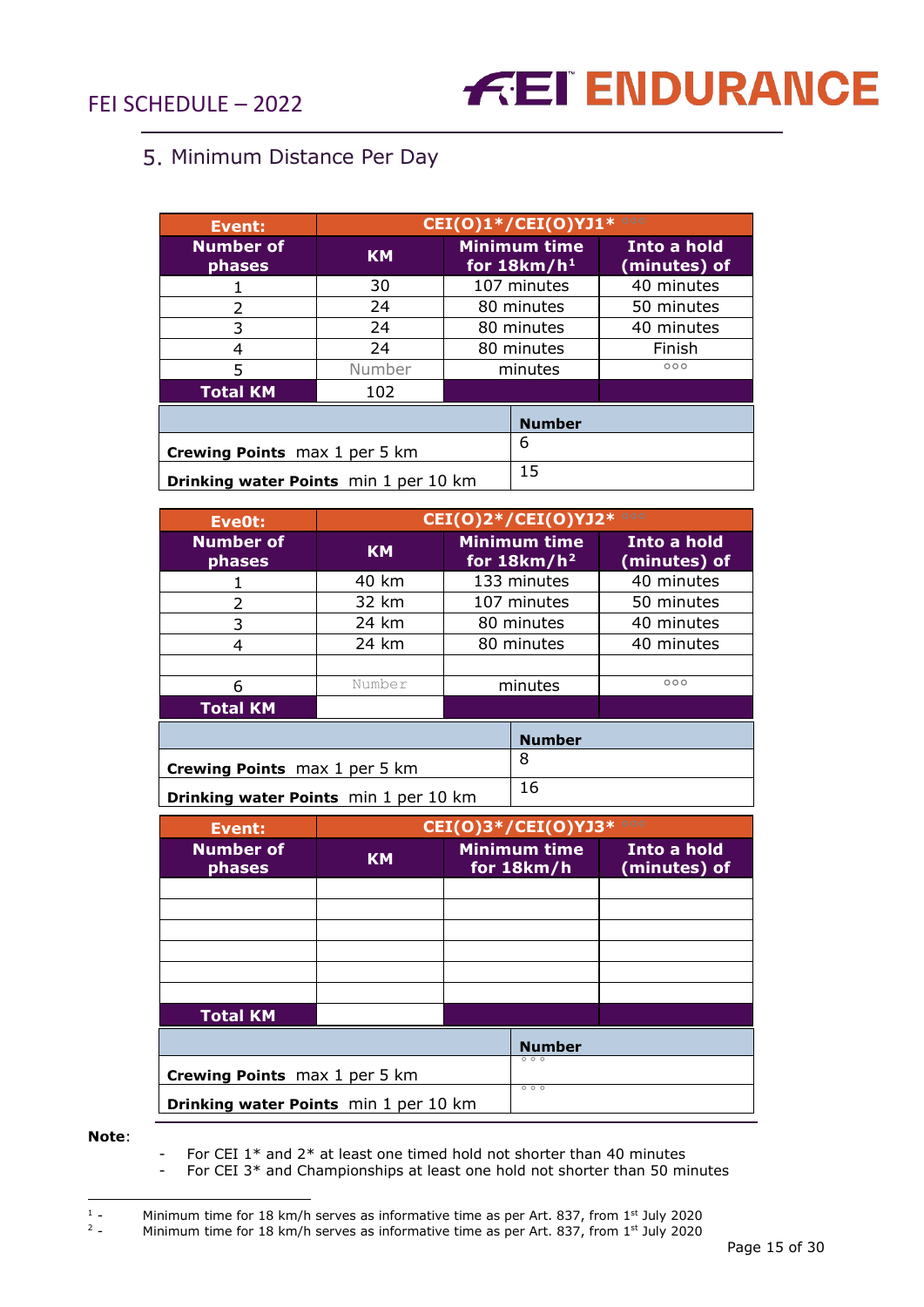

- No phase may exceed 40 km and be less than 20 km
- Hold times must meet a minimum ration of 1 min per 1 km completed (each phase)
- Maximum hold time is 60 minutes

## <span id="page-15-0"></span>**XI. FACILITIES OFFERED**

Please specify travel, type of accommodation, length of time they are at the expense of the Organiser and any compensation scheduled for the following:

#### <span id="page-15-1"></span>Athletes

#### **Accommodation.**

Hotel: Lazy Dog Acres Ehrhardt, SC 7 miles north or Days Inn Hampton, SC 12 mi south Telephone: 816-810-0317 and Days Inn 803-943-0411

Address: 000

Telephone: 000

At the expense of: The Organiser  $\square$ or Athletes  $\boxtimes$ 

Accommodated (bed and breakfast) from  $\circ \circ \circ$  to  $\circ \circ \circ$ 

#### **Meals.**

At the expense of: The Organiser  $□$  or Athletes  $□$ Meals provided from <sup>ooo</sup> to <sup>ooo</sup>. Where <sup>ooo</sup> One evening meal per ride entry

## <span id="page-15-2"></span>2. Crew members

#### **Accommodation.**

Requests for accommodation must be sent with entries. Accommodation will be at the cost of: Organiser  $\Box$  Athletes  $\boxtimes$  from °°° to °°°.

#### **Meals.**

At the expense of: The Organiser  $□$  or Athletes  $□$ Meals provided from °°° to °°° . Where °°°

**N.B:** If applicable, Organiser's must provide proper sanitary conditions. The showering facilities should be sufficient for both male and female crew members with hot and cold water. Shower facilities as well as restrooms should at all times be in a state of cleanliness.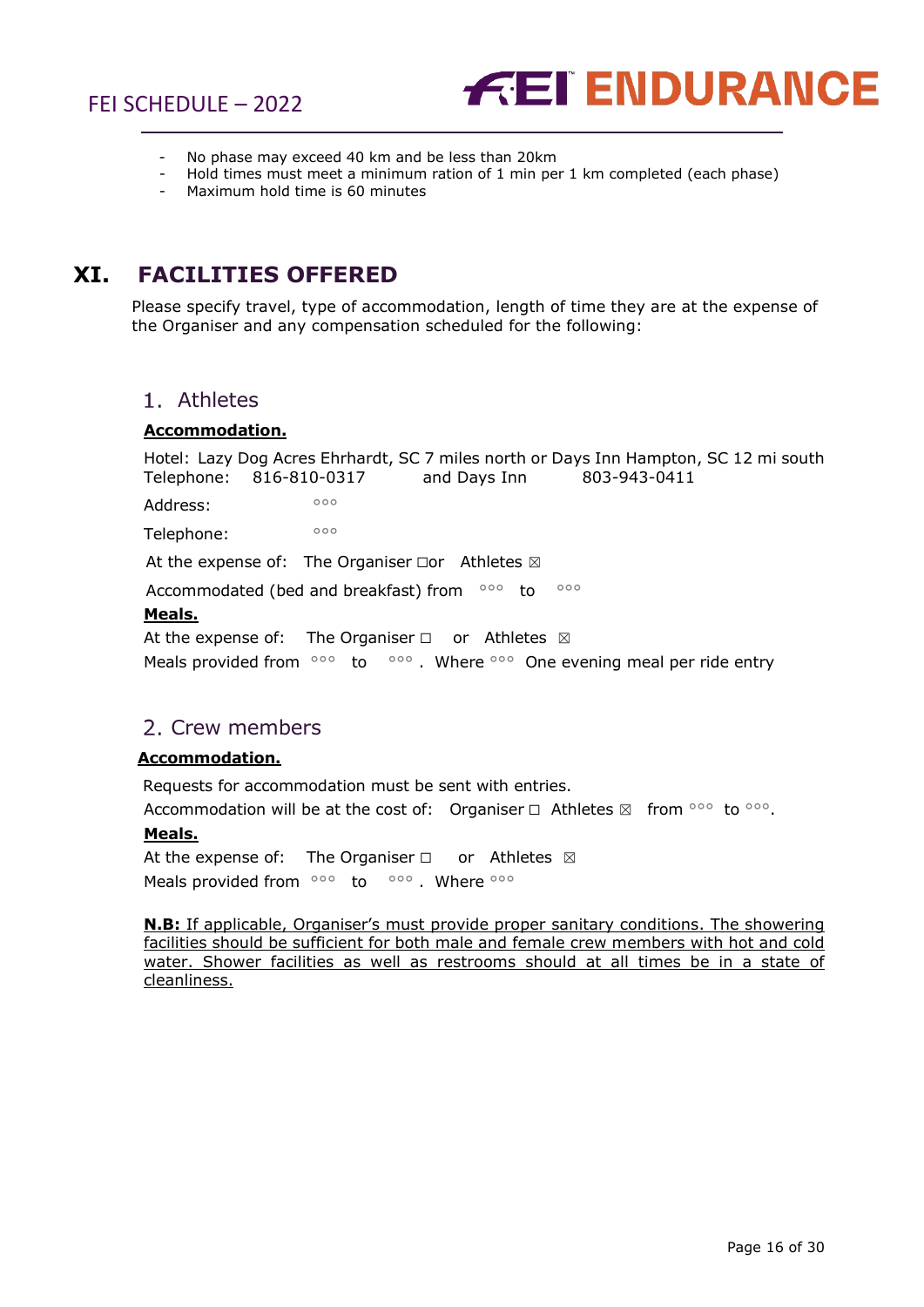

## <span id="page-16-0"></span>**XII. LOGISTICAL / ADMINISTRATIVE / TECHNICAL INFORMATION**

### Stables

<span id="page-16-1"></span>Size of boxes 4X4 or 4x8 - Each athlete, owner and/or trainer is responsible for the safe containment of their horse(s) in portable corrals available at the facility.

(at least 3m x 3m) An adequate number of stables must be at least 4m x 3m to accommodate the larger Horses.

### 2. Scoring/Timing Provider

<span id="page-16-2"></span>Please fill in Annex XVI - FEI Entry System for the Timing Provider (where applicable)

Will you use a FEI Certified Service Provider to manage the scoring and timing at your Event? *(The list of certified Service Providers is available here:* [https://inside.fei.org/fei/your-role/it-services/it](https://inside.fei.org/fei/your-role/it-services/it-providers/list)[providers/list](https://inside.fei.org/fei/your-role/it-services/it-providers/list)*)* 

**YES** ☐

**NO** ☒

Name of the Company:  $^{\circ\circ\circ}$ FEI Certified Service Provider ID number: °°°

| <b>Contact person at event (compulsory)</b> |                     |  |
|---------------------------------------------|---------------------|--|
| Name:                                       | Nancy Gooch         |  |
| FEI ID number:                              | 000                 |  |
| Contact email:                              | Ngoochatl@yahoo.com |  |

The FEI may require to be provided with real time results data feed of your events according to FEI requirements; in this case you and your provider will be informed accordingly.

## 3. Other Technology/Service Provider(s)

<span id="page-16-3"></span>Will you use other technology/service provider(s) at your Event?

**YES** □ Name of the Company:

#### **Contact person**

Name:  $\frac{1}{\sqrt{2}}$ FEI ID number (if applicable):  $\frac{000}{200}$ Contact email :  $^{\circ\circ}$ Activity/Function: (i.e.: Accreditations, Stable Management, Camera system, Sensors, etc…)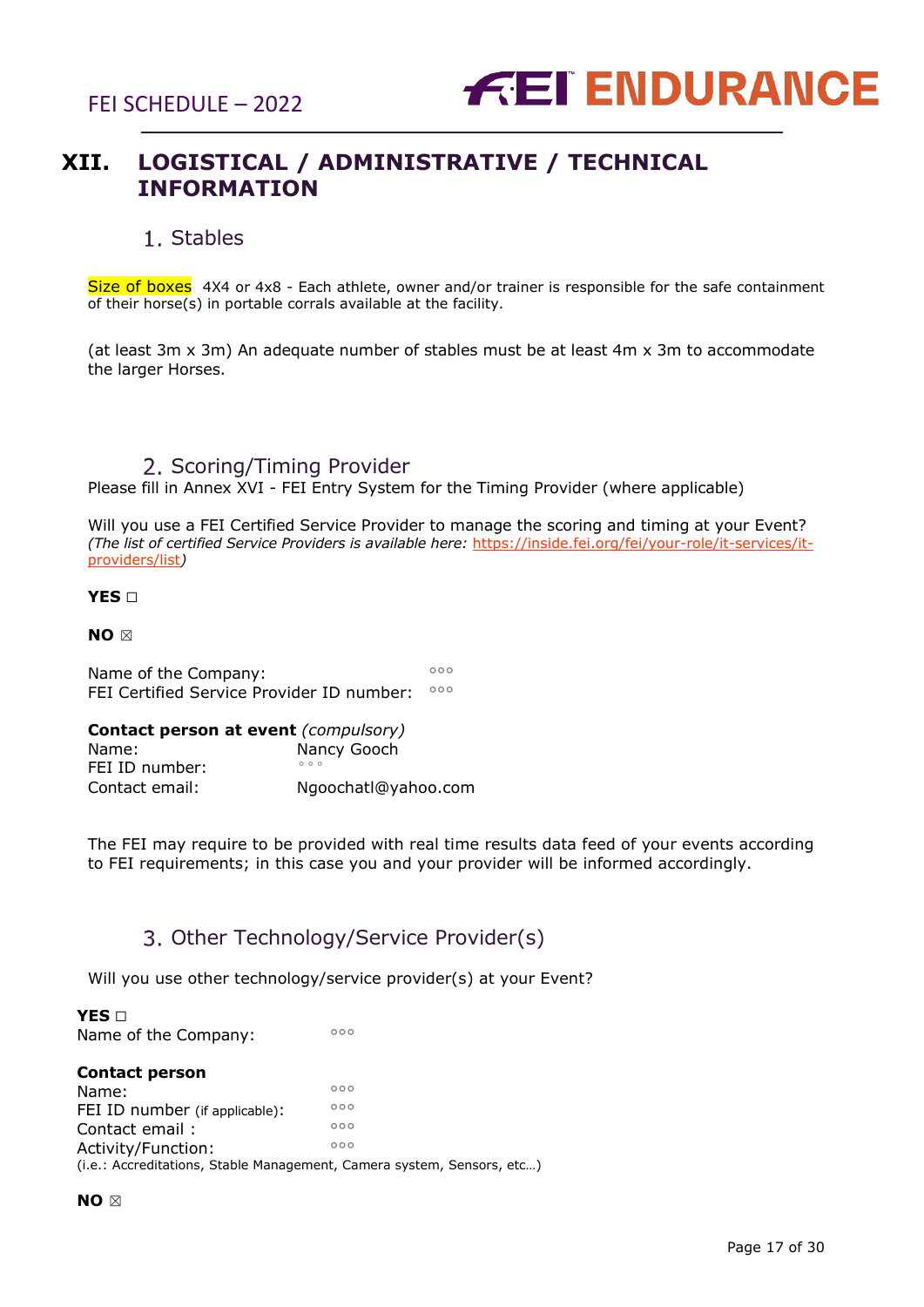

## <span id="page-17-0"></span>Advertising And Publicity On Athletes And Horses (Art. Gr 135)

 $\boxtimes$  allowed  $\Box$  not allowed

The chief steward will check that the advertising on athletes and horses complies with these Articles.

## <span id="page-17-1"></span>5. Prize Giving Ceremony

The number of athletes required to present themselves for the prize-giving ceremony of each competition is 0.

#### <span id="page-17-2"></span>6. Horses / Ponies

Transport expenses to be paid by:

The Organiser  $□$  at  $|$ °°° per km.

The Athlete  $\boxtimes$ 

### <span id="page-17-3"></span>Welcome

The time and date of arrival of athletes, horses and their means of transport must be given to the Organiser in order to facilitate their arrival.

Arrivals before Friday 22 July must contact the OC in advance and receive written approval to arrive early since we have assigned camping.

### <span id="page-17-4"></span>Entry Right To Showgrounds/Accredited Persons

Entry right to the stable area acc. to FEI Veterinary Regulations Articles 1008-1009.

| NUMBER OF ACCREDITED PERSONS:     |                                                     |
|-----------------------------------|-----------------------------------------------------|
| Athlete:                          |                                                     |
| Partner:                          |                                                     |
| Crew members (max 4 per horse): 4 |                                                     |
| Trainer:                          |                                                     |
| Horse Owner:                      | 2 (2 accreditations per horse acc. to FEI-Passport) |

## <span id="page-17-5"></span>9. Sustainability

Please consider the environment when organising an FEI Event. Please find useful information on FEI Sustainability here: <http://inside.fei.org/fei/your-role/organisers/handbook>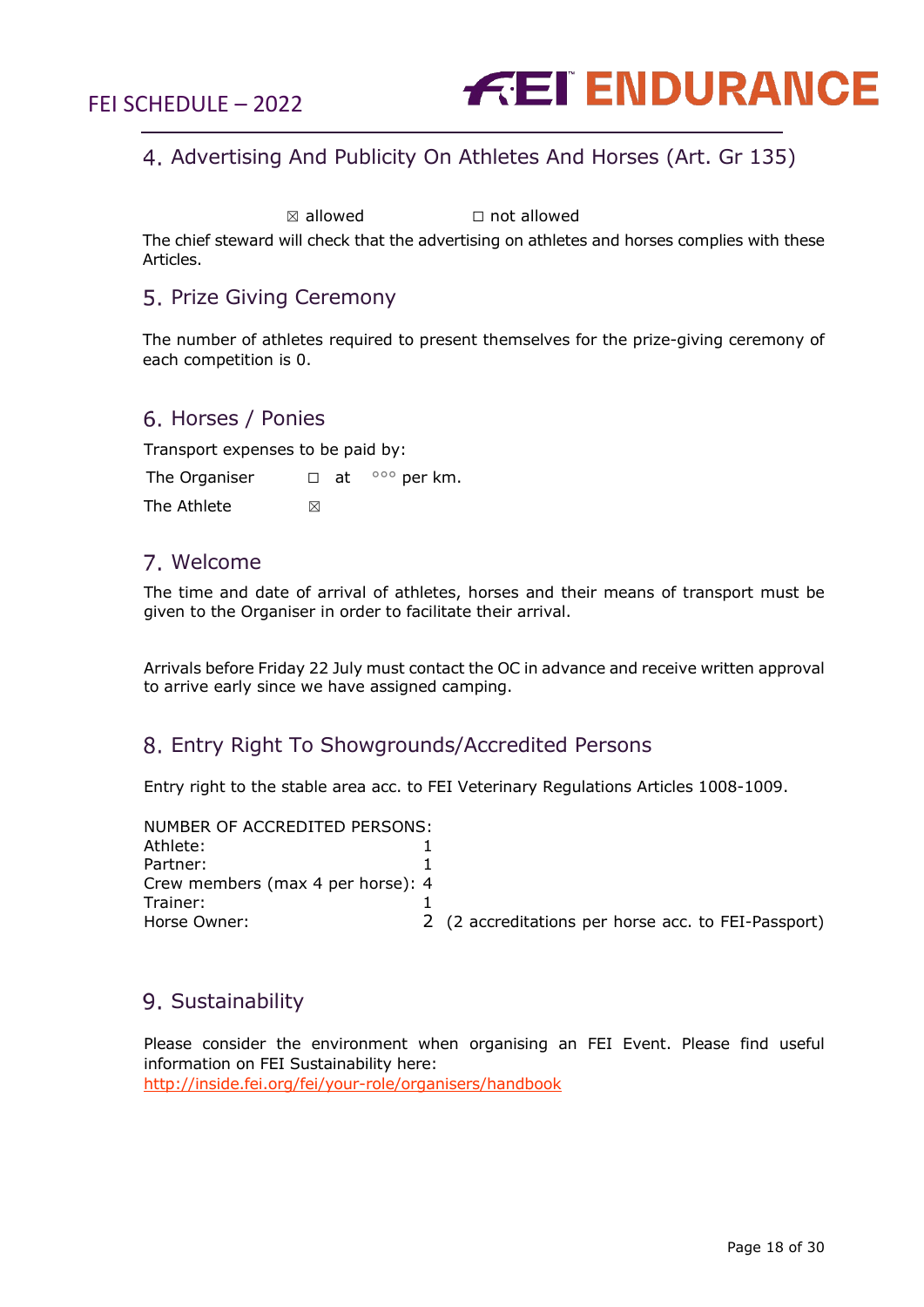

## <span id="page-18-0"></span>**XIII. VETERINARY MATTERS**

## 1. CUSTOMS FORMALITIES

<span id="page-18-1"></span>

| Name:      |
|------------|
| Address:   |
| Telephone: |
| Email:     |

## 2. HEALTH REQUIREMENTS

#### <span id="page-18-2"></span>**GENERAL**

In accordance with the FEI Code of Conduct for the Welfare of the Horse it is imperative that all Horses at FEI Events are physically fit and free from infectious disease before being allowed to compete.

#### **ENTRY OF HORSES**

Required health tests and vaccinations: Quarantine period: Specimen Import Licence applied:

## <span id="page-18-3"></span>3. NATIONAL REQUIREMENTS

A negative EIA Coggins within 12 months must be carried with you while traveling and presented upon arrival. A health certificate within 30 days must also travel with the horses for those competitors that require these for transport. Please visit the SC state veterinary website for specific details or call (803) 788-2260 <https://www.clemson.edu/public/lph/ahp/import/equine.html>

## <span id="page-18-4"></span>4. PONIES

FEI Veterinary Regulations, Chapter IX and Annex IX: For all Pony Events, Ponies must be available for Pony Measurement if requested by the FEI.

## <span id="page-18-5"></span>5. INJURY SURVEILLANCE

EI Veterinary Regulations, Chapter VIII: Horses participating in FEI Events are subject to injury surveillance protocols; and in the event of fatality, a post-mortem examination.

## <span id="page-18-6"></span>6. TRANSPORT OF HORSES

Page 19 of 30 Horses must be fit to travel and be transported in suitable vehicles. Any government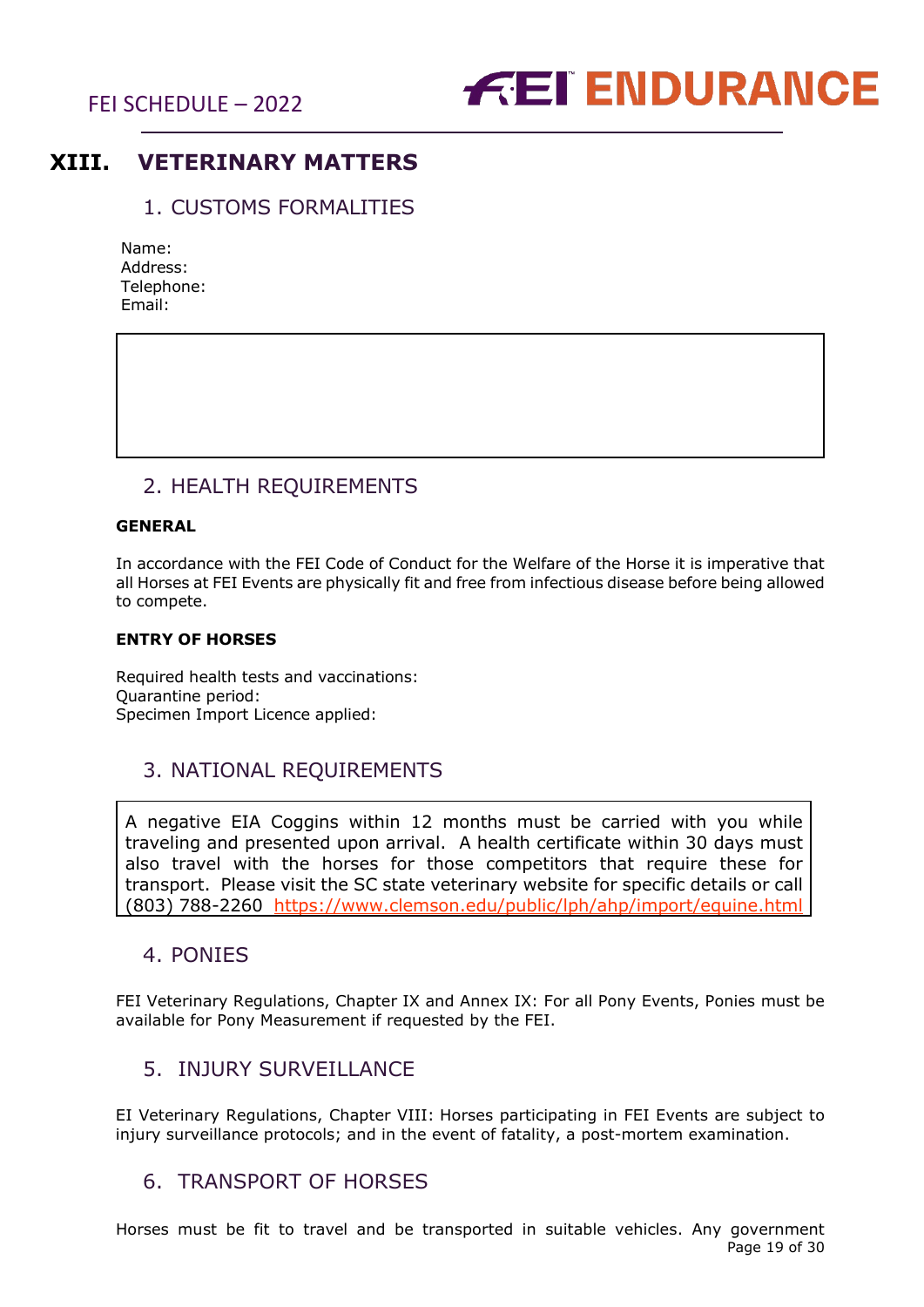

requirements for disease testing and control must be requested well in advance, to ensure that the horse is in compliance by the time of arrival at the border of the country where the Event is taking place. Athletes, or their representatives, have the responsibility to comply with national legislation in both their country of origin and the host nation of the Event. Where necessary athletes must contact local government authorities or veterinary advisors for information regarding animal health requirements and transport legislation. Within the European Union (EU), this includes EU Council Regulation (EC) No 1/2005 concerning the protection of animals during transport within the Member States of the EU.

## <span id="page-19-1"></span><span id="page-19-0"></span>7. **VENUE ARRIVAL INFORMATION & FITNESS TO COMPETE**

#### **7.1 PASSPORTS. FEI General Regulations, Art. 137**

#### **For all issues relating to FEI Horse Passports/FEI Recognition Cards please contact your National Federation.**

All Horses competing at FEI Events must be registered with the FEI.

FEI Passports or FEI Recognition Cards (for those Horses with a national passport approved by the FEI) are compulsory for FEI Events.

NB: Horses entered in CIMs in their country of residence are not required to have an FEI Passport or FEI Recognition Card but must be properly registered with the FEI and identifiable (FEI General Regulations, Art. 137.2).

Athletes who do not present a Horse's Passport and/or Recognition Card, or one that is not correctly validated or fail to meet other passport requirements will be **subject to Sanctions in accordance with Annex VI of the FEI Veterinary Regulations** and may not be allowed to compete.

**NB** for Horses permanently resident in a Member State of the European Union: all Horses must have a national EU passport in compliance with EU Regulations to which a FEI Recognition card is applied. The exception to this being Horses in possession of an FEI passport which has been continually revalidated without interruption.

#### <span id="page-19-2"></span>**7.2 VACCINATIONS - EQUINE INFLUENZA. FEI Veterinary Regulations, Art. 1003**

Horses competing at FEI Events must comply with the requirements for Equine Influenza vaccination in accordance with the Veterinary Regulations and as summarised below.

| <b>VACCINATION</b>    | <b>PROTOCOL</b>                                                                                                                             | <b>ELIGIBILITY TO ENTER VENUE</b>                                                                                                                                        |
|-----------------------|---------------------------------------------------------------------------------------------------------------------------------------------|--------------------------------------------------------------------------------------------------------------------------------------------------------------------------|
| <b>Primary Course</b> | 1 <sup>st</sup> Vaccination: day 0<br>2 <sup>nd</sup> Vaccination: day 21-92                                                                | May compete 7 days after the<br>2 <sup>nd</sup> Vaccination                                                                                                              |
| <b>First Booster</b>  | $\overline{\phantom{a}}$ 7<br>Within<br>months<br>οf<br>the<br>2 <sup>nd</sup> vaccination of the<br>Primary<br>Course                      | May compete for 6 months $+21$<br>days after the 2 <sup>nd</sup> vaccination of<br>the Primary Course<br>Must not compete in the 7 days<br>after receiving a vaccination |
| <b>Boosters</b>       | <b>MINIMUM:</b> within one year<br>0f<br>previous booster vaccination<br>IF COMPETING: must be in the 6<br>months $+21$ days of the booster | Must have been vaccinated within<br>6 months $+21$ days before arriving<br>at the Event<br>Must not compete in the 7 days                                                |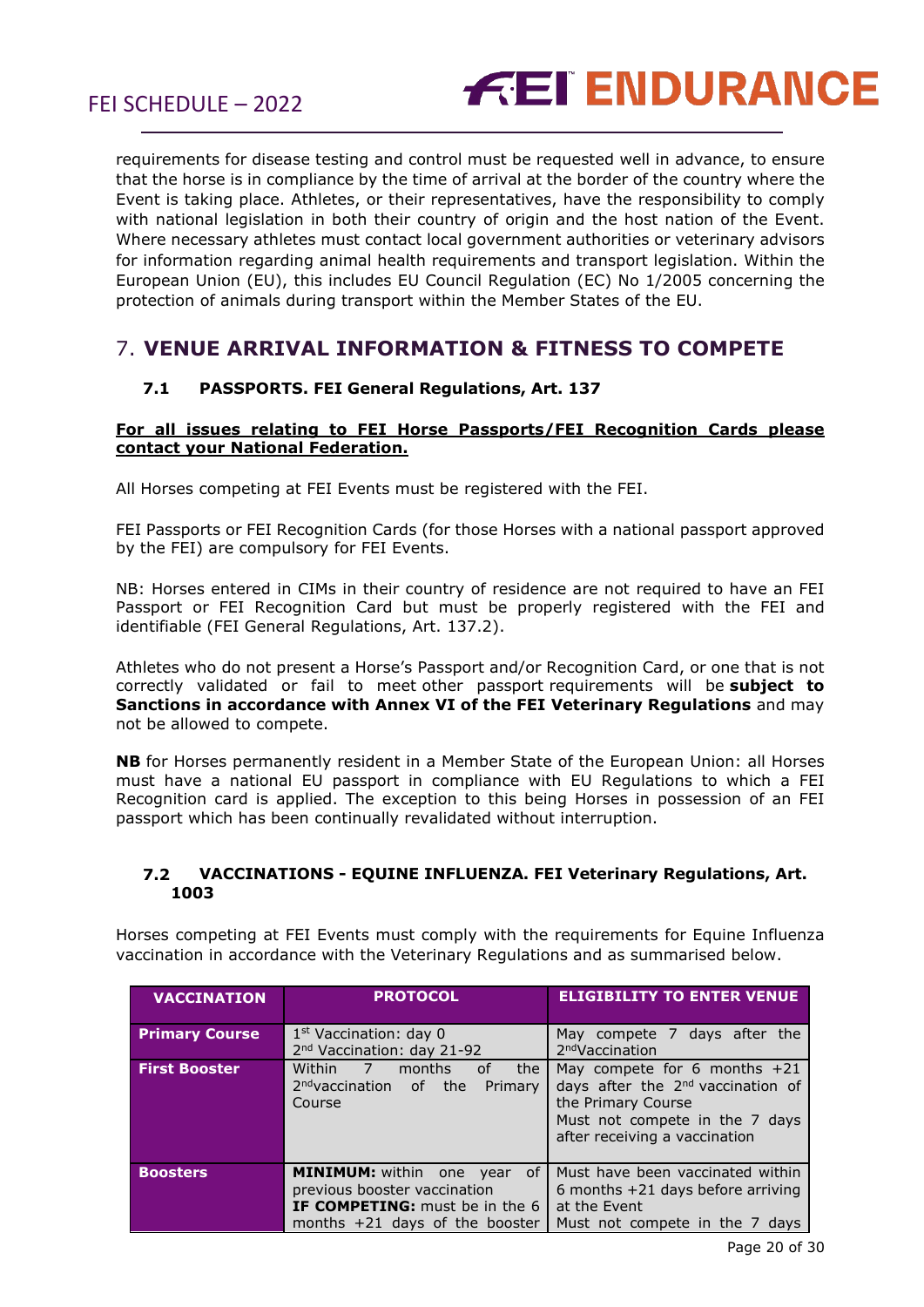

|  |  | tination<br>ואש צווויוני | after receiving a vaccination |
|--|--|--------------------------|-------------------------------|
|--|--|--------------------------|-------------------------------|

All FEI registered Horses intending to compete at FEI Events (including CIMs) must be vaccinated against Equine Influenza in accordance with these Veterinary Regulations. The exception being if the applicable domestic legislation prevents the use of Equine Influenza vaccines within the relevant territory.

#### **7.3 EXAMINATION ON ARRIVAL. FEI Veterinary Regulations, Art. 1031**

<span id="page-20-0"></span>On arrival at an Event venue, all Horses must undergo an examination by a veterinarian to confirm their identification from their passport and micro-chip ID (where present), their vaccination status and general health. To protect all horses attending events, any Horse with a questionable health status concerning vaccination, disease or other concerns, must be stabled within the isolation facilities provided by the Organising Committee pending a decision on entering the venue. PRs must fulfil the Horse Health Requirements via the FEI HorseApp in advance of the event which will be checked at the Examination on Arrival.

#### **7.4 HORSE INSPECTIONS. FEI Veterinary Regulations, Art. 1034-1042**

<span id="page-20-1"></span>All Horses will be assessed for their fitness to compete during the Horse Inspection. Any Horse demonstrating questionable fitness may be referred to the Holding Box for further veterinary examination. Horses not deemed fit to compete by the Inspection Panel will not be permitted to compete.

#### **7.5 LIMB SENSITIVITY EXAMINATION. FEI Veterinary Regulations, Art. 1048-1053 and Annex VIII**

<span id="page-20-2"></span>All Horses are subject to examination under the protocol for abnormal limb sensitivity throughout the period of an Event. For Jumping that includes, but is not limited to, between rounds and before the Jump Off. For Endurance that includes, but is not limited to, preride, during the ride and after the ride. Horses may be examined once or on multiple occasions during the Period of an Event. Horses may be selected for examination under the protocol randomly or they may be targeted. All Horses selected to be tested must submit promptly to the examination or are subject to immediate disqualification. There is no obligation to examine any specific number of Horses at an Event.

## <span id="page-20-3"></span>8. **EQUINE ANTI-DOPING AND CONTROLLED MEDICATION PROGRAMME (EADCMP). FEI Regulations, Chapter VII**

#### **8.1 SAMPLING. FEI Veterinary Regulations, Chapter VII**

<span id="page-20-4"></span>All horses competing at FEI Events may be subject to sampling for the presence of Prohibited Substances in accordance with the Anti-Doping and Controlled Medication Regulations (EADCMRs). Horses may be selected for sampling in accordance with obligatory testing, targeted or random sampling procedures. Refer to FEI Financial Charges for details of fees relating to Equine and Human Anti-Doping program (EADCMP), which OCs/NFs have the right to charge to the athlete (applicable for all FEI events worldwide).

#### <span id="page-20-5"></span>**8.2 ELECTIVE TESTING. FEI Veterinary Regulations, Art. 1058**

Elective Testing may be carried out prior to an Event to check for the presence of Prohibited Substances. Please refer to <https://inside.fei.org/fei/cleansport/horses> for information and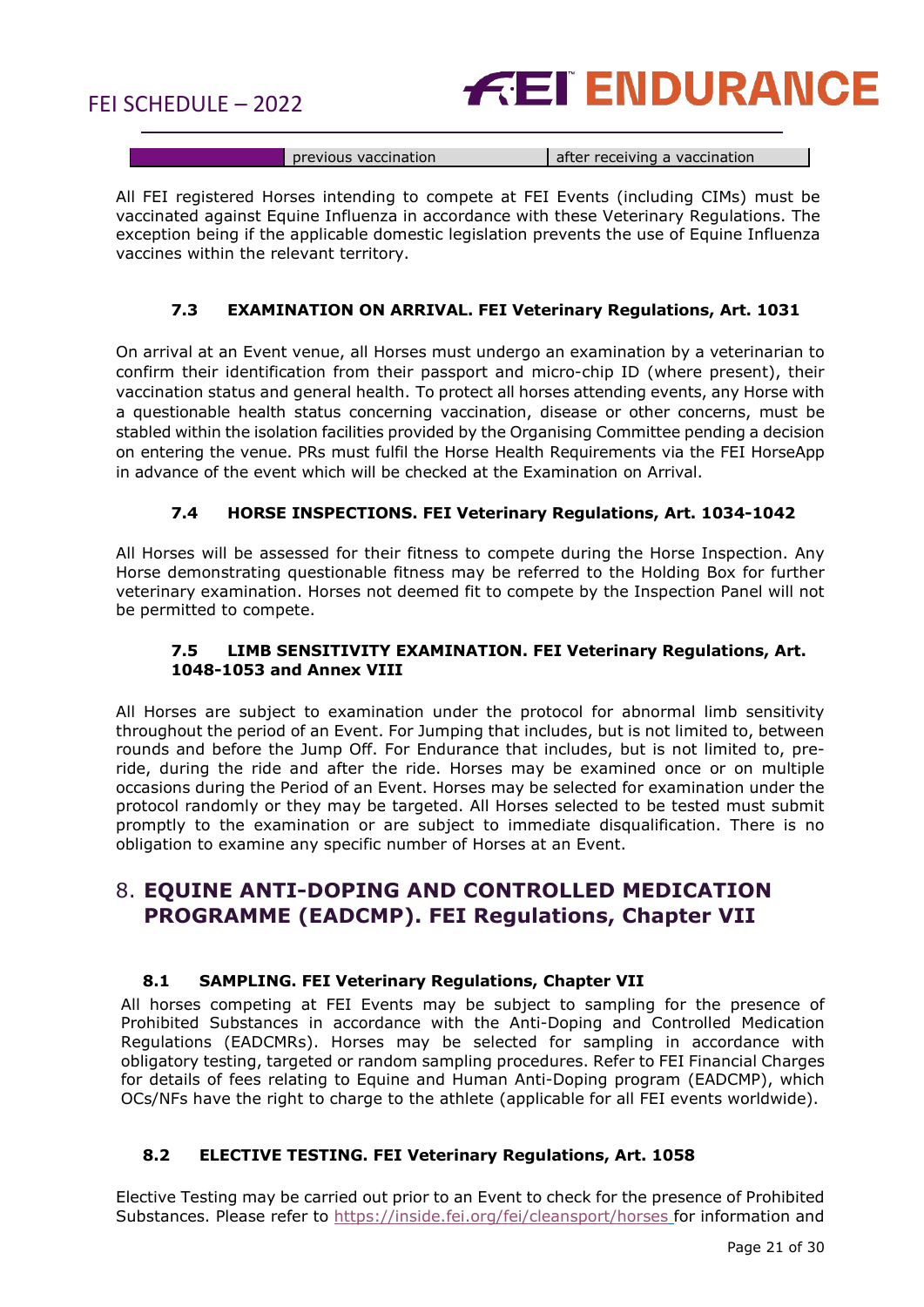

details.

## <span id="page-21-0"></span>**XIV. HUMAN ANTI-DOPING**

Athletes can be tested at any FEI Event, by the FEI or by other Anti-Doping Organisations with Testing jurisdiction. Organisers will have the responsibility to provide facilities and staff/volunteers to facilitate such Testing if requested by the FEI as outlined in article 22.3 of the FEIs' Anti-doping Rules for Human Athletes (ADRHA).

The ADRHA rules are published on the FEI's website at [http://inside.fei.org/content/anti](http://inside.fei.org/content/anti-doping-rules)[doping-rules.](http://inside.fei.org/content/anti-doping-rules)

## <span id="page-21-1"></span>**XV. ADDITIONAL INFORMATION**

## <span id="page-21-2"></span>1. THE FEI POLICY FOR ENHANCED COMPETITION SAFETY DURING THE COVID-19 PANDEMIC

The FEI Policy for Enhanced Competition Safety during the Covid-19 Pandemic ("Policy") <https://inside.fei.org/fei/covid-19/return-to-play/policy-tools> is mandatory and applies for any FEI Event taking place **as of 1 July 2020**. The Policy has been developed based on currently accepted best practices by the WHO and US Center for Disease Control (CDC) and will be continually reviewed and updated as more information becomes available. It is not intended to replace the applicable guidance and policies from domestic government and health authorities, but to supplement their recommendations with sport specific considerations.

The OC shall submit the risk assessment and mitigation plan (including name and contact details of the person in charge) to the FEI as an annex to the Event Schedule, **at the latest ten (10) working days before the event's deadline for Definite Entries**.

Events for which the FEI has not received the documented risk assessment and mitigation measures plan in accordance with article 2.1.g) of the Policy **will be removed from the FEI calendar** in accordance with Article 112.3 of the FEI General Regulations.

#### **ASSUMPTION OF RISK / WAIVER OF LIABILITY**

In consideration of being allowed to participate in the Event and related activities, all Participants (as defined in the Policy) acknowledge, appreciate, and agree that:

- 1. Participation includes possible exposure to and illness from infectious diseases including but not limited to COVID-19. While particular rules and personal discipline may reduce this risk, the risk of serious illness and death does exist; and,
- 2. The Participants knowingly and freely assume all such risks, both known and unknown, even if arising from the negligence of the OC or others, and assume full responsibility for their participation; and,
- 3. The Participants willingly agree to comply with the stated and customary terms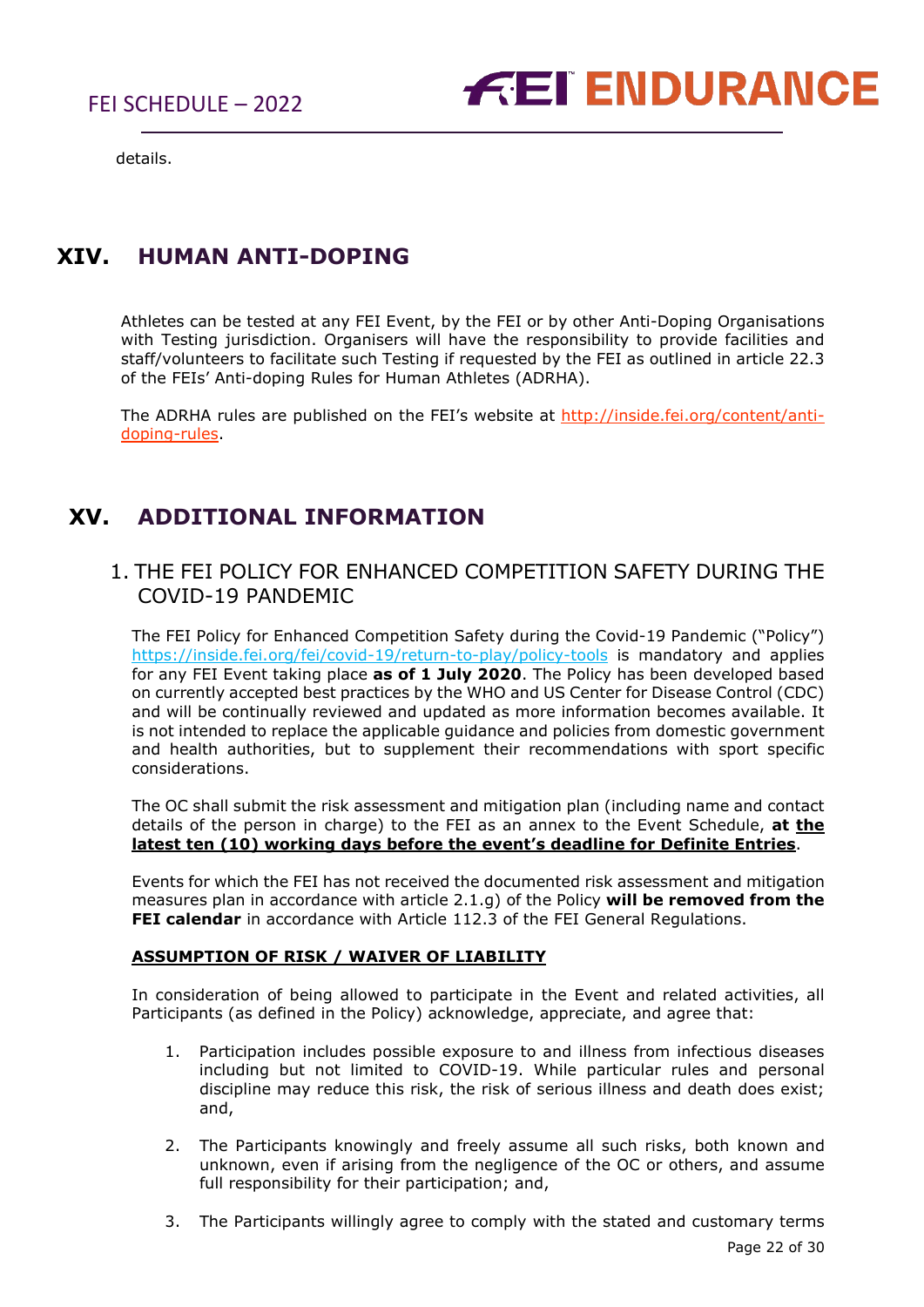

and conditions for participation as regards protection against infectious diseases. If, however, a Participant observes any unusual or significant hazard during his/her presence or participation, the Participant will remove himself/herself from participation and bring such to the attention of the nearest official immediately; and,

4. The Participants, for themselves and on behalf of their heirs, assigns, personal representatives and next of kin, HEREBY RELEASE AND HOLD HARMLESS THE OC AND THE FEI, their officers, officials, agents, and/or employees, other participants, sponsoring agencies, sponsors, advertisers, and if applicable, owners and lessors of premises used to conduct the event ("RELEASEES"), WITH RESPECT TO ANY AND ALL ILLNESS, DISABILITY, DEATH, or loss or damage to person or property, WHETHER ARISING FROM THE NEGLIGENCE OF RELEASEES OR OTHERWISE, to the fullest extent permitted by law.

The Participants confirm to have read this release of liability and assumption of risk agreement, fully understand its terms, understand that they have given up substantial rights.

#### <span id="page-22-0"></span> $2.$ Insurances And National Requirements

In exceptional circumstances, together with the approval of Chefs d'Equipe, host NF delegate, if any, and the Ground Jury, the Organiser may change the schedule in order to clarify any matter arising from an omission or due to unforeseen circumstances. Any such changes must be notified to all athletes and officials as soon as possible and they must be reported to the FEI Secretary General by the Technical Delegate.

#### **2.1 ATHLETES, OWNERS AND SUPPORT PERSONNEL**

#### **2.1.1 Personal Accident and Health Insurance**

It is your responsibility as an Athlete/Owner/ Support Personnel to ensure that you have adequate personal accident insurance in place to cover your participation at FEI Events and in particular to insure against any personal injury or medical expenses arising from an accident, injury or illness which may occur at a FEI Event.

You should check with your National Federation to confirm if your National Federation's insurance policy (if any) covers personal accidents and/or illnesses which may occur when you are attending at/participating in FEI Events.

If your National Federation does not have a personal accident/health insurance policy or if the National Federation's insurance policy does not cover personal accident or health claims, then you should obtain your own personal accident and health insurance policy to cover your attendance/participation at FEI Events.

#### **2.1.2 Personal Property Insurance**

You should also ensure that you are insured against property loss, theft or damage which may occur at an FEI Event.

Again, the advice is to check with your National Federation to confirm if they have an insurance policy in place which would cover you in case of such property loss, theft or damage. If not, then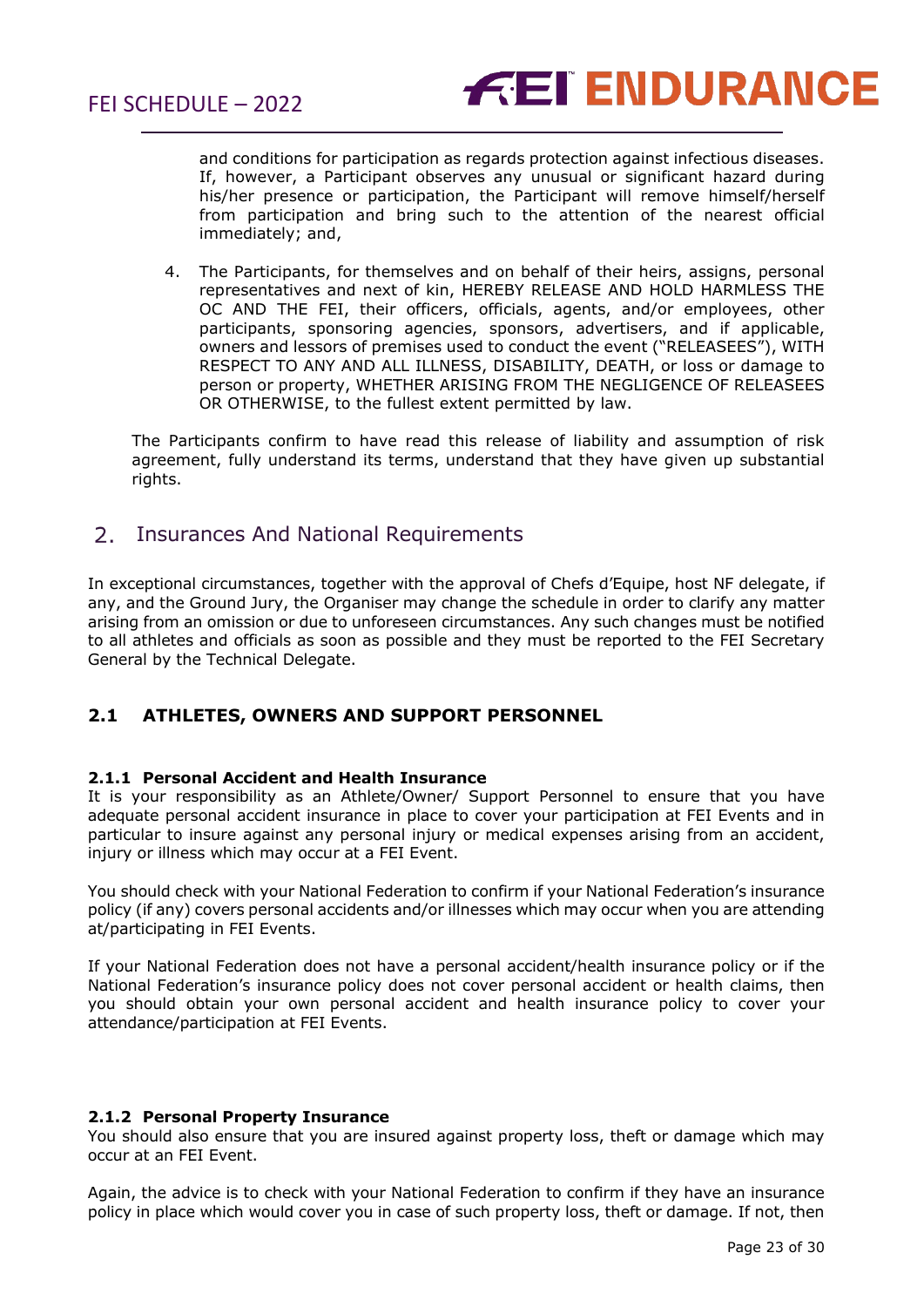

you should obtain your own personal property insurance to cover such situations.

#### **2.1.3 Press Equipment**

Press equipment and other items left in the Press workroom, Press lockers, the Press Tribune or anywhere on the showgrounds are left entirely at the owner's risk. The Organising Committee does not accept any responsibility for any loss or damage to such equipment or items. Members of the Press are advised not to leave any equipment or personal items unattended.

#### **2.2 ATHLETES AND OWNERS**

#### **2.2.1 Third Party Liability Insurance**

As an Athlete/Owner you are personally responsible for damages to third parties caused by you, your employees, Support Personnel, your agents or your Horses. You are, therefore, strongly advised to take out third-party liability insurance providing full coverage in relation to FEI Events at home and abroad, and to keep the policy up to date.

The FEI and the Organiser will NOT be responsible for any damage caused to third parties by you, your employees, Support Personnel, your agents or your Horses.

#### **2.2.2 Additional Liability Information**

Space for organiser to include reference to National Laws when necessary

#### **2.2.3 Horse Insurance**

As an Owner you should ensure that your Horses are adequately insured against any injuries or illnesses they may sustain while participating at a FEI Event. **FEI Permitted Treating Veterinarians (PTVs) (Art 1005) are to have adequate professional indemnity insurance.** 

#### <span id="page-23-0"></span> $3<sub>1</sub>$ Protests / Appeals

To be valid, all Prostests and Appeals must be made in writing and accompagnied by a deposit of CHF150. – or equivalent. Protest and appeal forms are available on FEI website. <https://inside.fei.org/fei/regulations/general-rules>

#### <span id="page-23-1"></span> $4.$ **Disputes**

In the event of any discussion concerning the interpretation of the schedule (in translated languages), the English version will be decisive.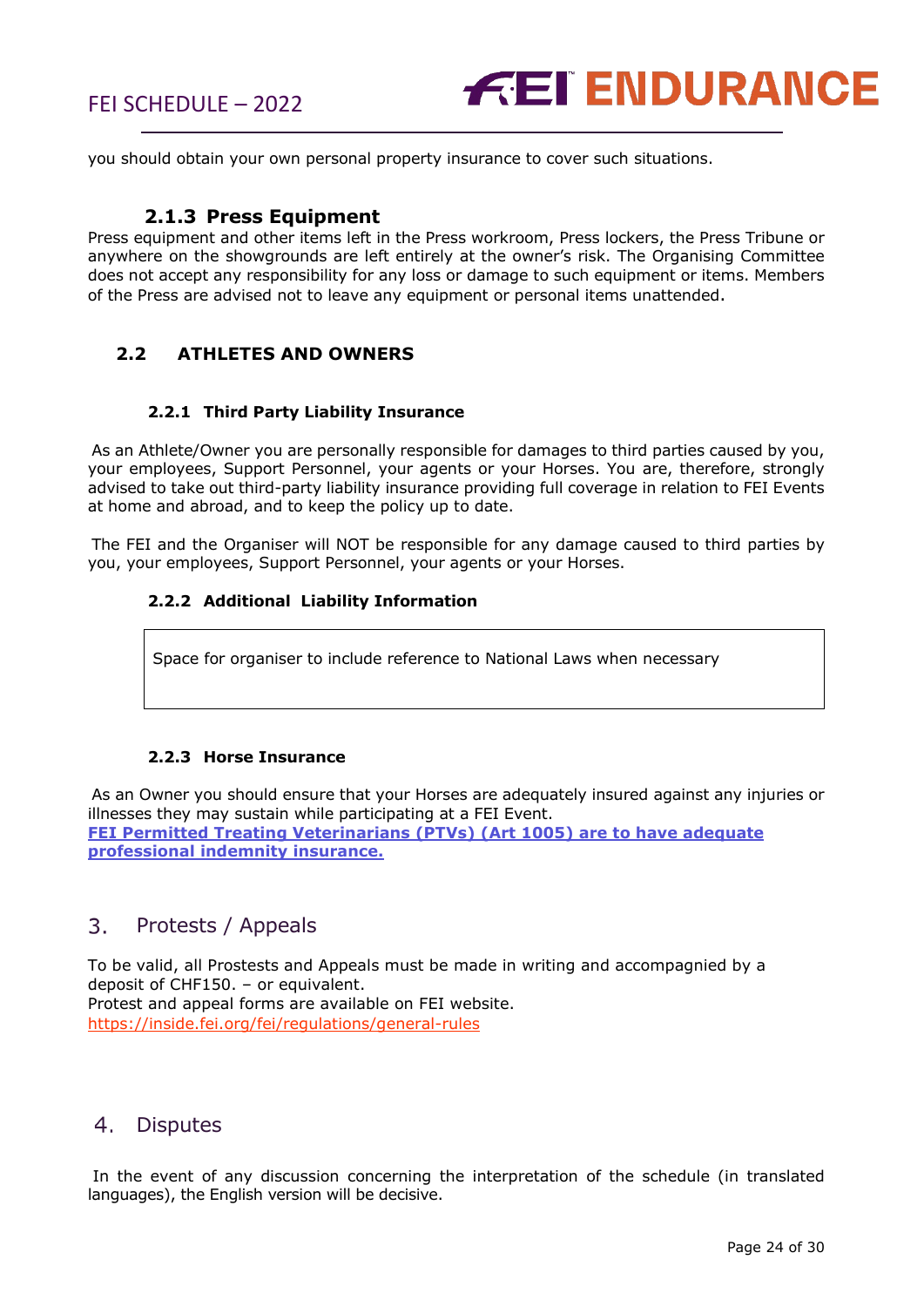#### <span id="page-24-0"></span>5. Modifications Of Schedule

In exceptional circumstances, together with the approval of Chefs d'Equipe and Ground Jury the OC reserves the right to modify the schedule in order to clarify any matter or matters arising from an omission or due to unforeseen circumstances.

Unforeseen circumstances do not include situations arising as a results of the OC altering the approved Schedule without FEI's authorisation. Any such changes must be notified to all competitors and officials as soon as possible and they must be reported to the FEI Secretary General by the Foreign Judge.

#### <span id="page-24-1"></span> $6.$ Additional Information from the OC

Ride camp officially opens at 8 am on Friday, 22 July. Anyone arriving before that time must contact the OC (*usaseendurance@gmail.com* or text 386-566-4820) in advance to receive written approval since we have designated camping. In addition,  $2^*$  and  $3^*$ entries are encouraged to arrive 8 hours in advance of the first vet inspection; however, given the short distances travelled to the venue, we are waiving this requirement for this event.

Cell service is very marginal – please plan ahead as texts are often delayed, email very poor. Broxton now has Wi-fi network passes available for a small fee paid at the office by the ice machine.

REMEMBER TO COMPLETE YOUR FEI SELF CERTIFICATION AND RECORD YOUR HORSE TEMPERATURES THREE FULL DAYS IN ADVANCE PRIOR TO ARRIVAL IN THE FEI HORSE APP. Bring your own thermometer as you will check the horse's temperature upon arrival and checkin.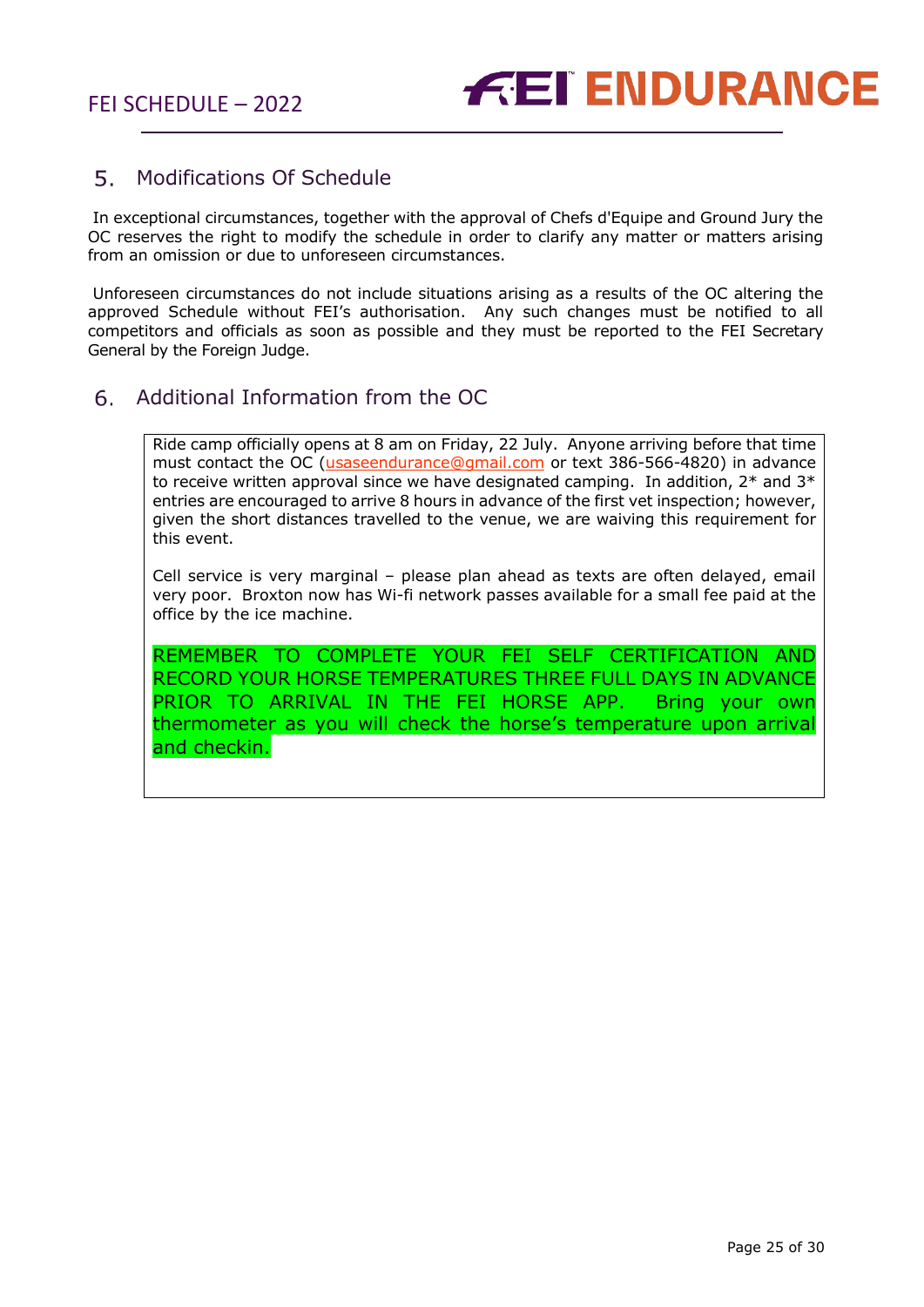

## <span id="page-25-0"></span>7. Prize Money Distribution:

#### **DEDUCTIONS FROM PRIZE MONEY AT COMPETITIONS**

**Full details of any deductions from prize money should be outlined in the schedule. This includes government taxes. If it is necessary for organisers to deduct such taxes, they should provide participants with an official form indicating the amount of tax deducted upon application.** 

**The tax form should be provided to the athletes upon arrival and returned to the organiser prior to departing.**

<span id="page-25-1"></span>7.1 Total Prize Money 000 \$0

## 7.2 Breakdown of prize money:

<span id="page-25-2"></span>

| $1^{\rm st}$ 000 | $3rd$ 000 | $\mathbf{5}^{\text{th} \, \circ \circ \circ}$ |
|------------------|-----------|-----------------------------------------------|
| $2^{nd}$         | ⊿th ○○○   | $6^{\text{th} \, \circ \circ \circ}$          |

*(to add more if applicable)*

#### **IMPORTANT**

**The value of the 1st prize must not exceed 1/3 of the total prize money distributed for the competition. The minimum number of prizes offered for each competition must be allocated on the basis of one prize for every commenced four Athletes, with a minimum of five prizes. The total amount of prize money shown for each Competition in the schedule must be distributed. (Art 127, 128)**

### 7.3 Awards

<span id="page-25-3"></span>An award must be given to all competitors who complete the ride. Please describe awards to be distributed.

Shirts or thermometers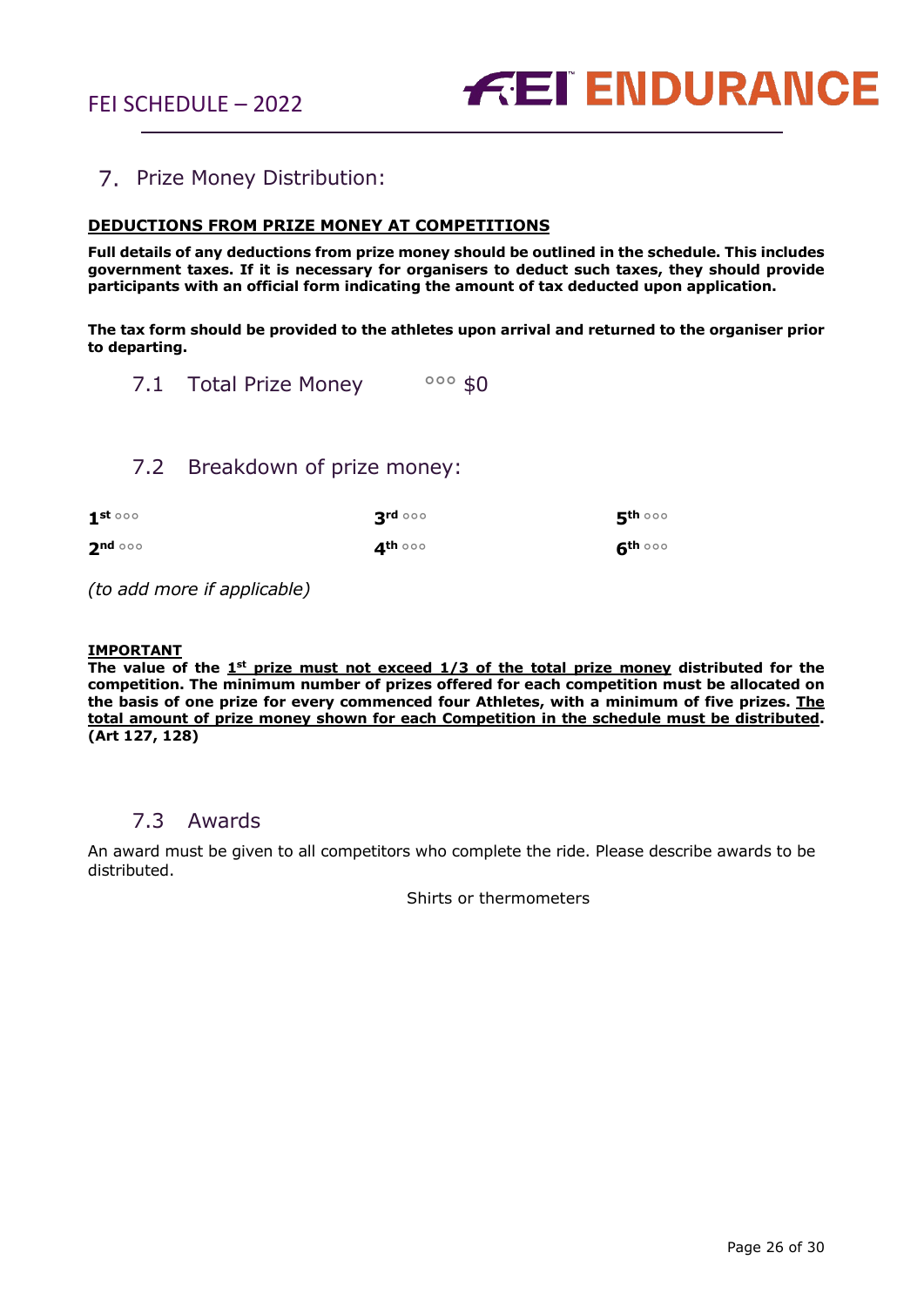FEI SCHEDULE – 2022



## <span id="page-26-0"></span>**XVI. ANNEXES**

## <span id="page-26-1"></span>1. FEI Entry System

Please fill the form below in order to provide you and the other members of your committee or your IT Providers access to the FEI Entry System.

| FEI ID <sup>1</sup> : | 10021154                       |                             |
|-----------------------|--------------------------------|-----------------------------|
| Name*:                | Van Deusen                     |                             |
| First Name*:          | Cheryl                         |                             |
| E-Mail*:              | usasseendurance@gmail.com      |                             |
| Access Rights*:       | $\boxtimes$ Admin <sup>2</sup> | $\Box$ Consult <sup>3</sup> |
| Events <sup>4</sup> : | All                            |                             |
|                       |                                |                             |
| FEI $ID^1$ :          | 10069081                       |                             |
| Name*:                | <b>Briz</b>                    |                             |
| First Name*:          | Juan                           |                             |
| E-Mail*:              | jsbriz@gmail.com               |                             |
| Access Rights*:       | $\boxtimes$ Admin <sup>2</sup> | $\Box$ Consult <sup>3</sup> |
| Events <sup>4</sup> : | All                            |                             |
| FEI ID <sup>1</sup> : | 10101903                       |                             |
| Name*:                | Steele                         |                             |
| First Name*:          | Jo                             |                             |
| E-Mail*:              | josteele@mac.com               |                             |
| Access Rights*:       | $\boxtimes$ Admin <sup>2</sup> | $\Box$ Consult <sup>3</sup> |
| Events <sup>4</sup> : |                                |                             |
|                       | All                            |                             |

<sup>1</sup> If already have an FEI user account.

<sup>2</sup> Provides you the required access to manage entries and substitutions and download entries/lists.

 $3$  You are just able to consult and download the entries/lists.

<sup>4</sup> Leave the field blank if the user deals with the entries of all events in the show.

**\* Mandatory Fields**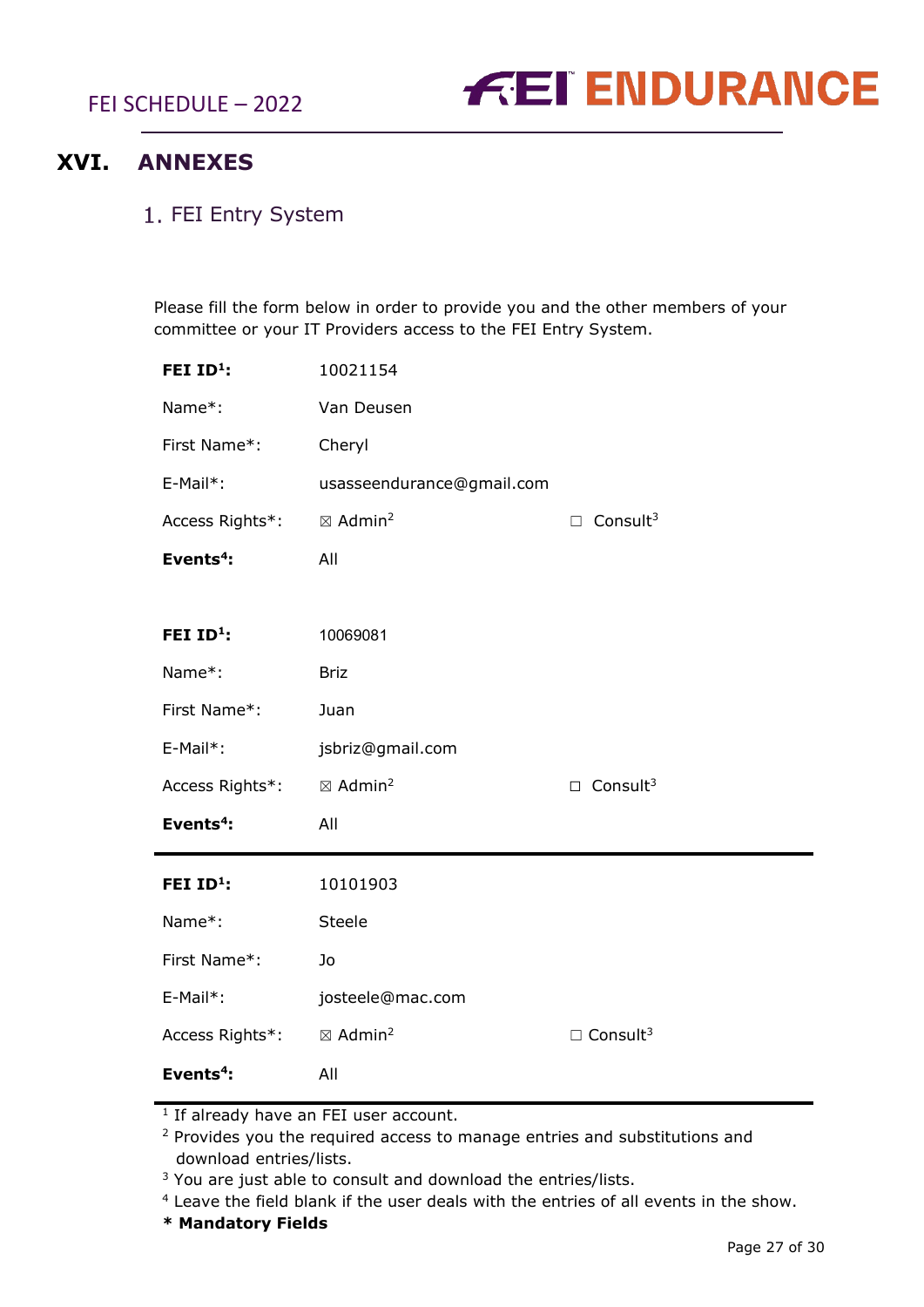

## 2. Results

<span id="page-27-0"></span>In order to proceed with the results publication and for qualification purposes the FEI requires results **to be uploaded directly on the FEI Database** within two days after the conclusion of the event.

All relevant information, file format and tutorial can be found on this page: <http://inside.fei.org/fei/your-role/organisers/xml-format>

If you or your provider are unable to produce the required files, results will be accepted by email to [results@fei.org,](mailto:results@fei.org) in the proper Excel or "XML" format immediately after the event. Please refer to compulsory format for CEIs/CEIOs/Championships and Games; the file can be downloaded using the following link:

https://inside.fei.org/fei/your-role/it-services/results/endurance-results-forms

#### **All results must include FEI Passport Registration number of horses and FEI ID numbers of Athletes.**

Please note that as per Art. 109.6 (GR): ORGANISERs of International Events must inform the FEI and NFs whose teams or individuals have taken part, of the results and prize money paid to each placed Athlete and team, within five (5) days following the Event, unless otherwise specified for qualification and ranking reasons as communicated by the FEI.

Failure from ORGANISERs of International Events to provide the FEI with the appropriate result(s) and/or prize money information by the aforesaid deadline and/or in the aforesaid format shall entail a warning for the first violation and thereafter a fine of CHF 1'000.- per violation.

#### **The FEI may request a copy of the official PDF result signed by the relevant Officials at the Event.**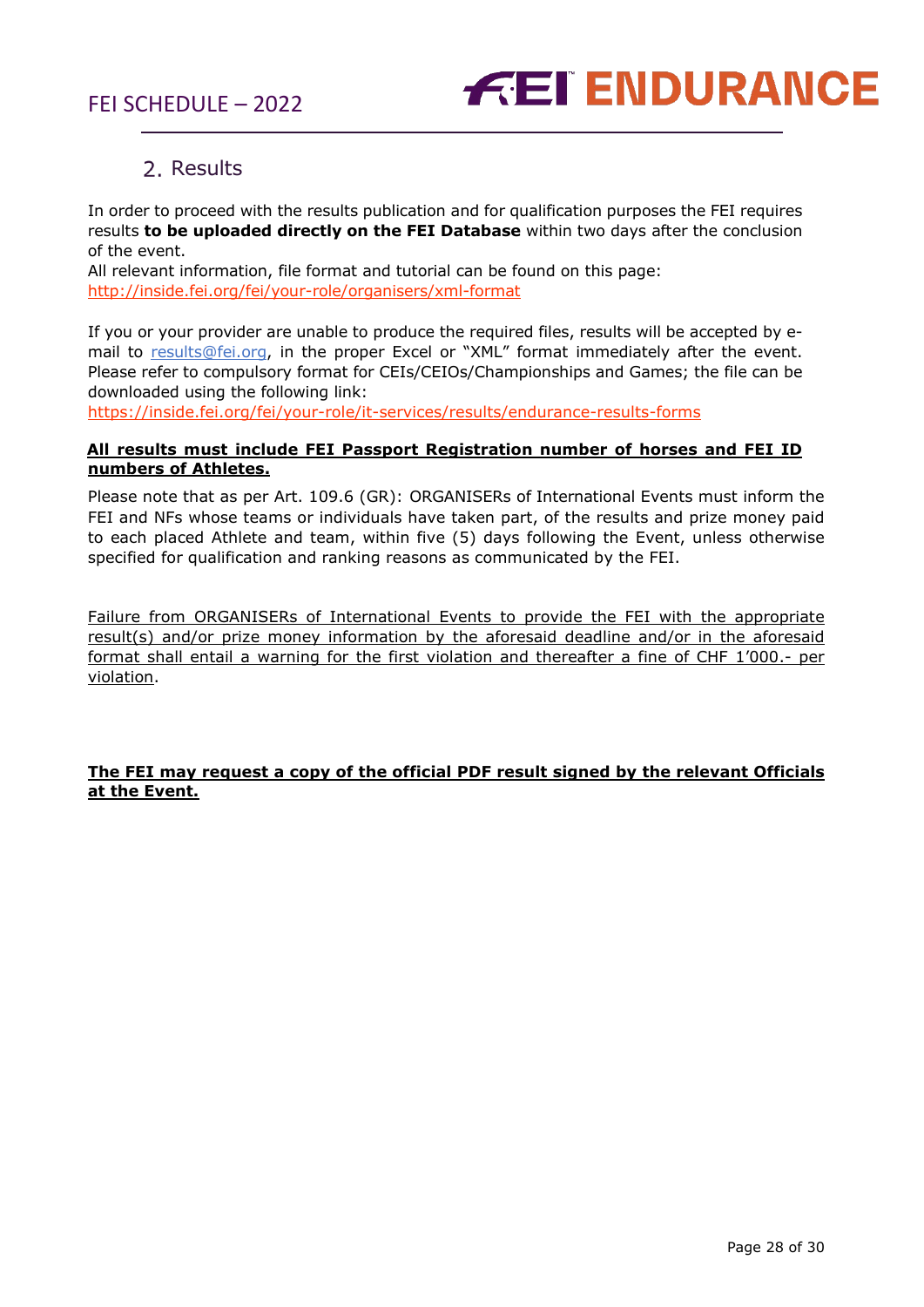## FEI Endurance Organisers' Protocol

<span id="page-28-0"></span>With an aim to further ensure the welfare of equine and human athletes at International Endurance Events, the safety of all participants and the implementation and respect of common principles of behaviour, fairness, and sportsmanship, the FEI has created this FEI Endurance Organiser's Protocol (hereinafter the "Endurance Protocol") to guarantee the correct and full application of the applicable FEI Rules and Regulations in your Events, in particular but not limited to, the FEI General Regulations, the FEI Endurance Rules, the FEI Veterinary Regulations, the FEI Anti-Doping Rules for Human Athletes and the FEI Equine Anti-Doping and Controlled Medication Regulations.

In order for the FEI to approve the competition schedules the Endurance Protocol **must** be signed by the Organiser and the National Federation, listing the Event(s). By signing the Endurance Protocol both aforementioned parties agree to comply with all applicable FEI Rules and Regulations, and in particular (but not limited to), with the following requirements:

- 1. Full cooperation must be given to the FEI Officials to ensure that they can perform their tasks according to the FEI Endurance Rules, in particular:
	- Ground Jury Art. 853
	- Technical Delegate Art. 852
	- Veterinary Commission Art. 854
	- Chief Steward Art. 855
- 2. Full cooperation must be given to the FEI Independent Governance Advisors (IGAs) to ensure that they can perform their tasks according to the FEI Endurance Rules Art. 856
- 3. The welfare of the horse must be a first priority and you must allow the FEI Officials to take all necessary measures to safeguard it, as per the FEI Endurance Rules, including but not limited to:
	- Loops of the course must not be specially designed and/or constructed to encourage high speeds - Art. 818
	- Allowing for the reduction of the pulse criteria Art. 816.9.2. The pulse criteria may be reduced during the ride if, in the opinion of the President of the Veterinary Commission in consultation with the Foreign Veterinary Delegate, the President of the Ground Jury and the Technical Delegate they believe there is a danger to the safety of the Horses.
	- The Veterinary Commission has absolute control on all matters concerning horse welfare – Annex 5, Art.1.
	- The Technical Delegate or the Ground Jury together with the Veterinary Commission can decide to modify the length of timed holds according to extreme weather conditions or other exceptional circumstances…. - Art. 816.9.3.

3.1 If the Event combines a CEN(s) with a CEI(s), the Organiser will take all reasonable measures to ensure the biosecurity of the FEI Horses is safeguarded including but not limited to:

- Ensure that FEI horses participating in the CEI are stabled separately from CEN horses participating in the CEN ride. If no stabling is required at your Event, please make sure they are separated in the cooling and holding areas.
- The use of common water troughs for Horses is prohibited. Water must be drawn with a clean bucket. Horses must not drink directly from the trough.
- − Ensure that the examination upon arrival is done for all Horses according to article 1031 of the Veterinary Rules.